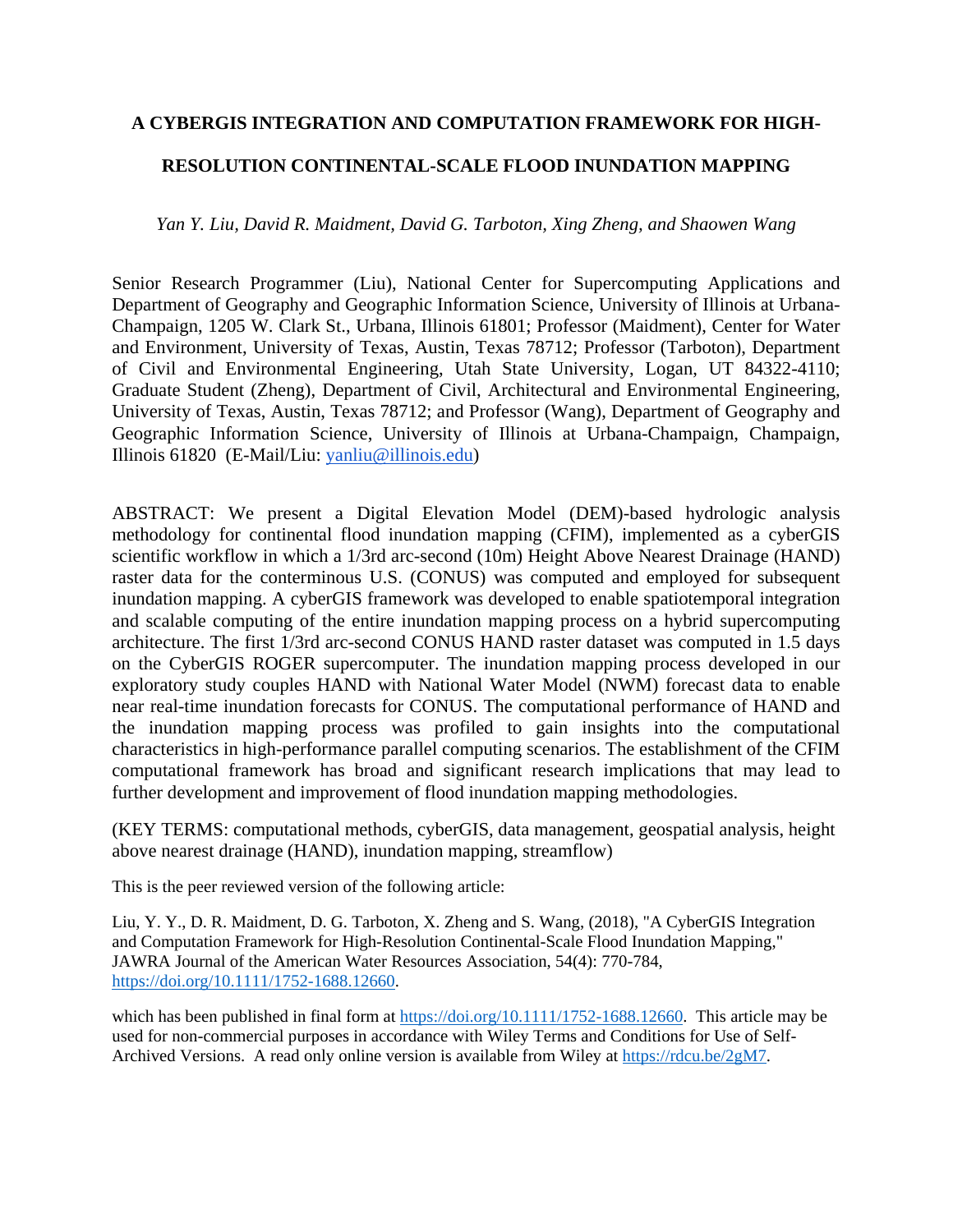#### INTRODUCTION

In August 2016, the National Weather Service brought into operation the National Water Model (NWM) (U.S. National Oceanic and Atmospheric Administration (NOAA), National Water Model. Accessed March 10, 2017[,](http://water.noaa.gov/about/nwm) [http://water.noaa.gov/about/nwm\)](http://water.noaa.gov/about/nwm), which forecasts the streamflow on approximately 2.7 million stream reaches covering about 5.2 million kilometers of rivers and streams of the conterminous United States (CONUS). The academic community is collaborating with the National Weather Service to enhance NWM in a project called the National Flood Interoperability Experiment (NFIE) (Maidment, 2016a). A key component of that project is to extend the forecasting of flood streamflow into forecasting of water depth and inundation extent at the continental scale.

Central to this methodology is a technique called Height Above Nearest Drainage (HAND) (Rodda, 2005; Rennó *et al.*, 2008; Nobre *et al.*, 2011; Tesfa *et al.*, 2011; Nobre *et al.*, 2016), which uses a Digital Elevation Model (DEM) to define the height of each cell in the land surface above the cell in the nearest stream to which the drainage from that land surface cell flows. The HAND method is applied to the stream reaches used in NWM, which themselves are derived from the medium resolution NHDPlus dataset (US Geological Survey (USGS) and Environmental Protection Agency (EPA), NHDPlus. Accessed March 10, 2017[,](http://www.horizon-systems.com/nhdplus) [http://www.horizon-systems.com/nhdplus\)](http://www.horizon-systems.com/nhdplus). By combining NHDPlus with the USGS 3D Elevation Program (3DEP) dataset (USGS, 3DEP. Accessed March 10, 2017[,](https://nationalmap.gov/3DEP/) [https://nationalmap.gov/3DEP\)](https://nationalmap.gov/3DEP/) at 1/3<sup>rd</sup> arc-second (about 10-meter) cell resolution, this paper shows how the HAND raster can be determined for the continental United States, and also how hydraulic geometry relationships and synthetic rating curves can be determined for each stream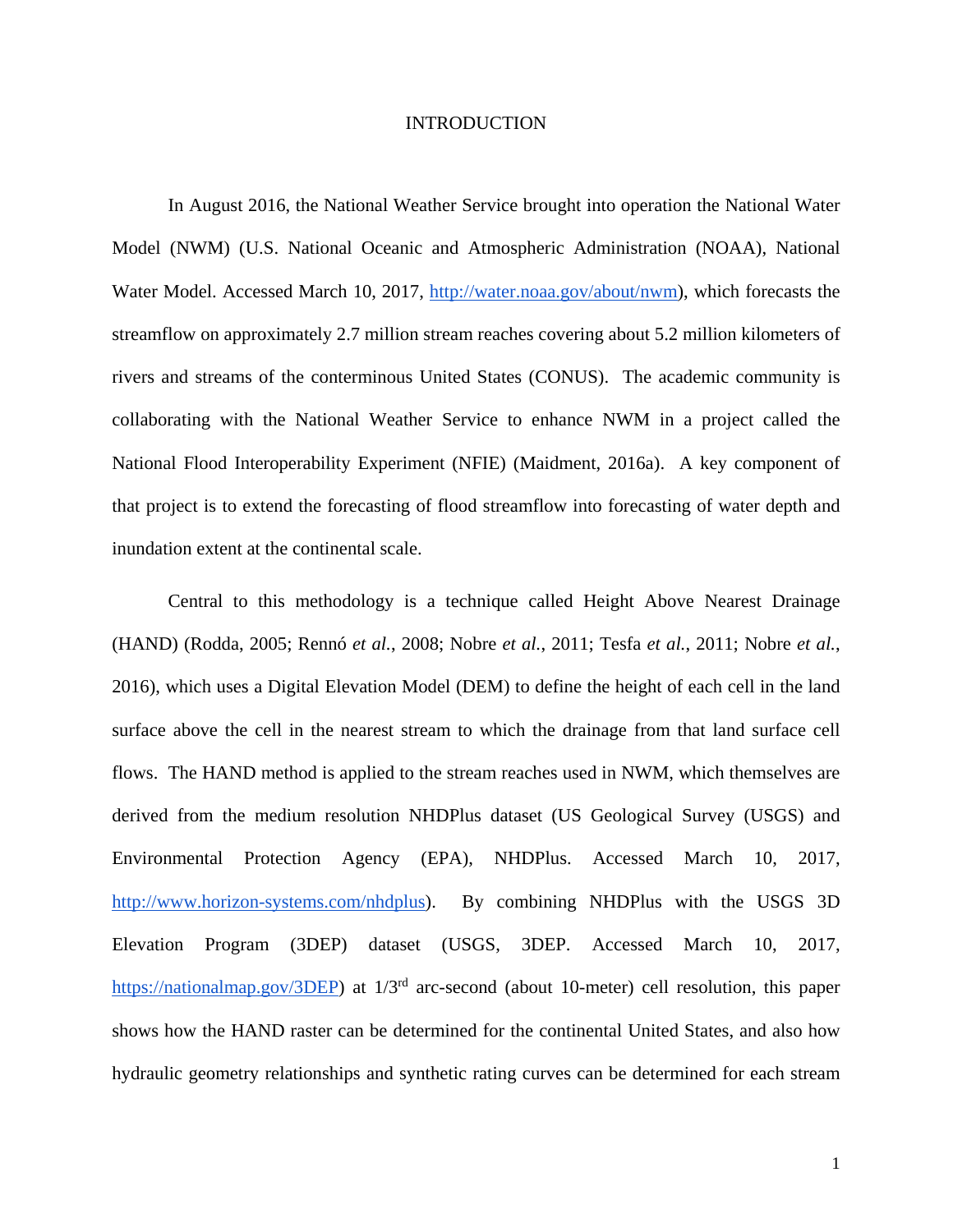reach so that the forecast streamflow can be converted to forecast depth for each stream reach, and then to flood inundation extent using the HAND approach. The combination of all these techniques is here referred to as Continental Flood Inundation Mapping (CFIM).

The CFIM framework has two key components: a flood inundation model appropriate for continental-scale study and a scalable computational model that provides a platform where the methods, software, data, and results could be deployed and shared in a responsive way that fosters iterative collaboration for methodological development and validation. As well-known models such as those based on cross sections show poor scalability to continental scale (Zheng, 2015), our companion paper (Zheng *et al.*, 2017) proposes a continental flood inundation mapping methodology which estimates channel geometry properties and rating curves from high-resolution terrain data. In the companion paper, scientific challenges of CFIM are discussed. A comprehensive evaluation on model integrity and uncertainty related to space and time, stream scales, stream order, river types is also presented.

This paper addresses the computational model component. Given the significant computational challenges for conducting the inundation mapping process at CONUS scale for these massive geospatial datasets (i.e., 3DEP DEM and NHDPlus), we develop a computational model based on cyberGIS (also known as geographic information science and systems based on advanced cyberinfrastructure) (Wang, 2010) to provide a scalable integration and computation framework that is able to create HAND maps using cyberinfrastructure resources.

Computational challenges in regional- and continental-scale high resolution flood mapping have been discussed in David et al. (2013); Hodges (2013); and Tavakoly et al. (2017), and Snow *et al.* (2016). Snow *et al.* (2016) developed a computational forecast framework and a web-based visualization application to tackle similar NFIE questions. High-density ensemble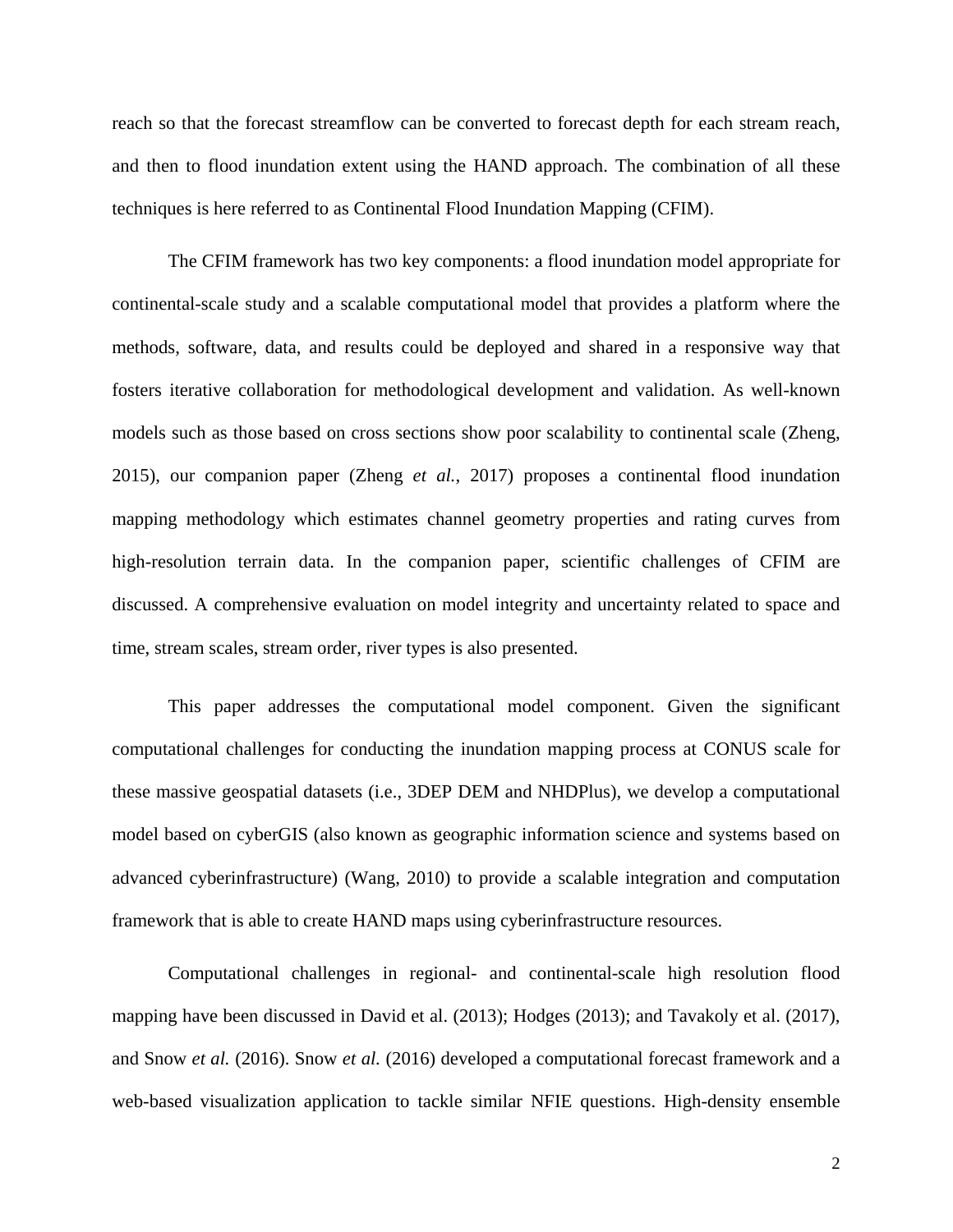national-scale stream forecasts were produced by downscaling runoff forecasts generated by ECMWF and routing the runoff using the RAPID model (David *et al.*, 2011). Streamflow forecasts are displayed using the Tethys Platform (Swain *et al*., 2015; Swain *et al*., 2016). In addition to obvious differences in inundation mapping methodology and focus, our computational model differs in the following aspects. First, our model is designed to achieve  $1/3<sup>rd</sup>$  arc-second or finer inundation mapping for CONUS and covers all 2.7 million reaches in NHDPlus from the beginning. Second, high-throughput computing is the only parallel computing model used in Snow *et al.* (2016), in which HTCondor (Bockelman *et al.*, 2015) is used to employ multiple processors to compute the downscaling of ECMWF runoff forecast on multiple watersheds. We provide a more comprehensive parallelization to achieve both high throughput (via job scheduler and batch computing) and high performance (via TauDEM). Last, the cyberGIS approach for integrating massive data and computing resources and building online problem-solving environment provides an efficient and scalable hybrid supercomputing environment for tackling computational challenges in CFIM. A similar approach could also be used to enhance the ECMWF-RAPID computational forecast framework.

Our cyberGIS framework addresses CFIM computational challenges through collaboration among NFIE, the National Science Foundation (NSF) CyberGIS software project (Wang *et al.*, 2013), NSF HydroShare (Tarboton *et al.*, 2014; Horsburgh *et al.*, 2016), USGS, the NSF CyberGIS Facility (that houses the Resourcing Open Geospatial Education and Research (ROGER) supercomputer) (Wang, 2017), and the Extreme Science and Engineering Discovery Environment XSEDE (Towns *et al.*, 2014). Our open source software solution constructs a cyberGIS workflow that couples the scalable and high-performance TauDEM software (Tesfa *et al.,* 2011) for DEM-based hydrologic analysis and a collection of open source geospatial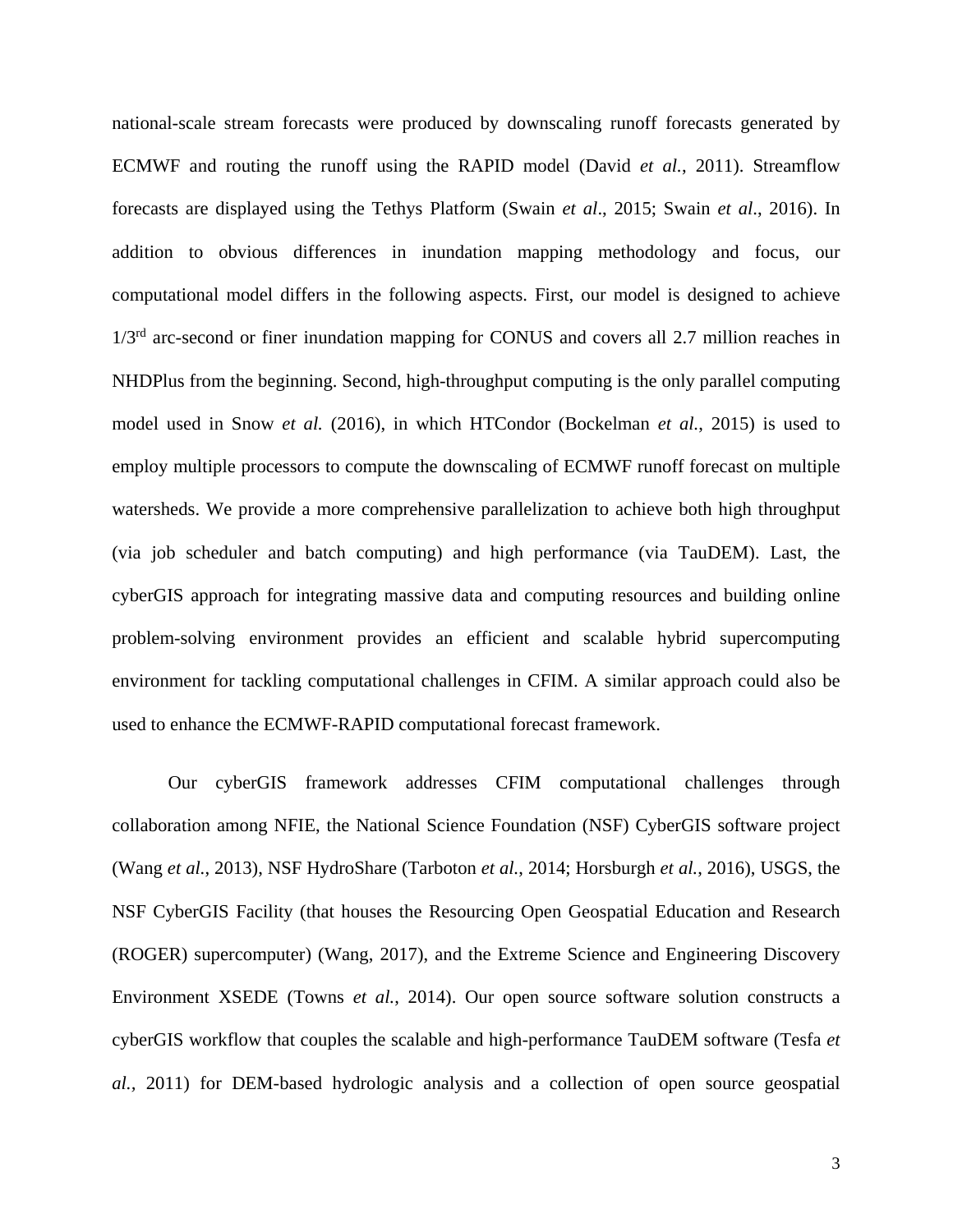software for pre- and post-processing of geospatial data. ROGER, which has a hybrid supercomputing architecture, provides an integrated high-performance data handling, analysis, modeling, and visualization platform for CFIM by coupling high-throughput computing (HTC), high-performance computing (HPC) and cloud computing. HAND for CONUS was computed in 1.5 days on ROGER.

The following sections describe computational challenges in the CFIM methodology. We demonstrate a cyberGIS integration model and a two-level parallel computing model as a holistic computational model for tackling these challenges. The effectiveness and performance of the computational model are illustrated through the computational experience and results obtained from the HAND and inundation mapping generation workflow. We conclude with discussion of the advantages and limitations of our approach, and ideas for future work.

## DATA AND COMPUTATIONAL CHALLENGES

The development of CFIM methodology is a multidisciplinary collaboration of science communities in hydrology, hydraulics, geographic information science (GIScience), and meteorology. Computation cuts across all these disciplinaries and plays a central role that not only provides significant computing power on national cyberinfrastructure resources for the computation of NFIE experiments, but also develops an integrated solution that addresses the data, software, computation, visualization, and community collaboration challenges. The main research question raised in our work is: *Is it feasible to compute inundation maps for CONUS at 1/3*rd *arc-second or higher resolution and automate the computation on USGS 3DEP DEM and NHDPlus?* From a computational perspective, the following issues need to be resolved.

• Terabytes and gigabytes of high-resolution national-scale terrain, water, and weather data that are distributed by multiple data sources and vary greatly in spatiotemporal scales and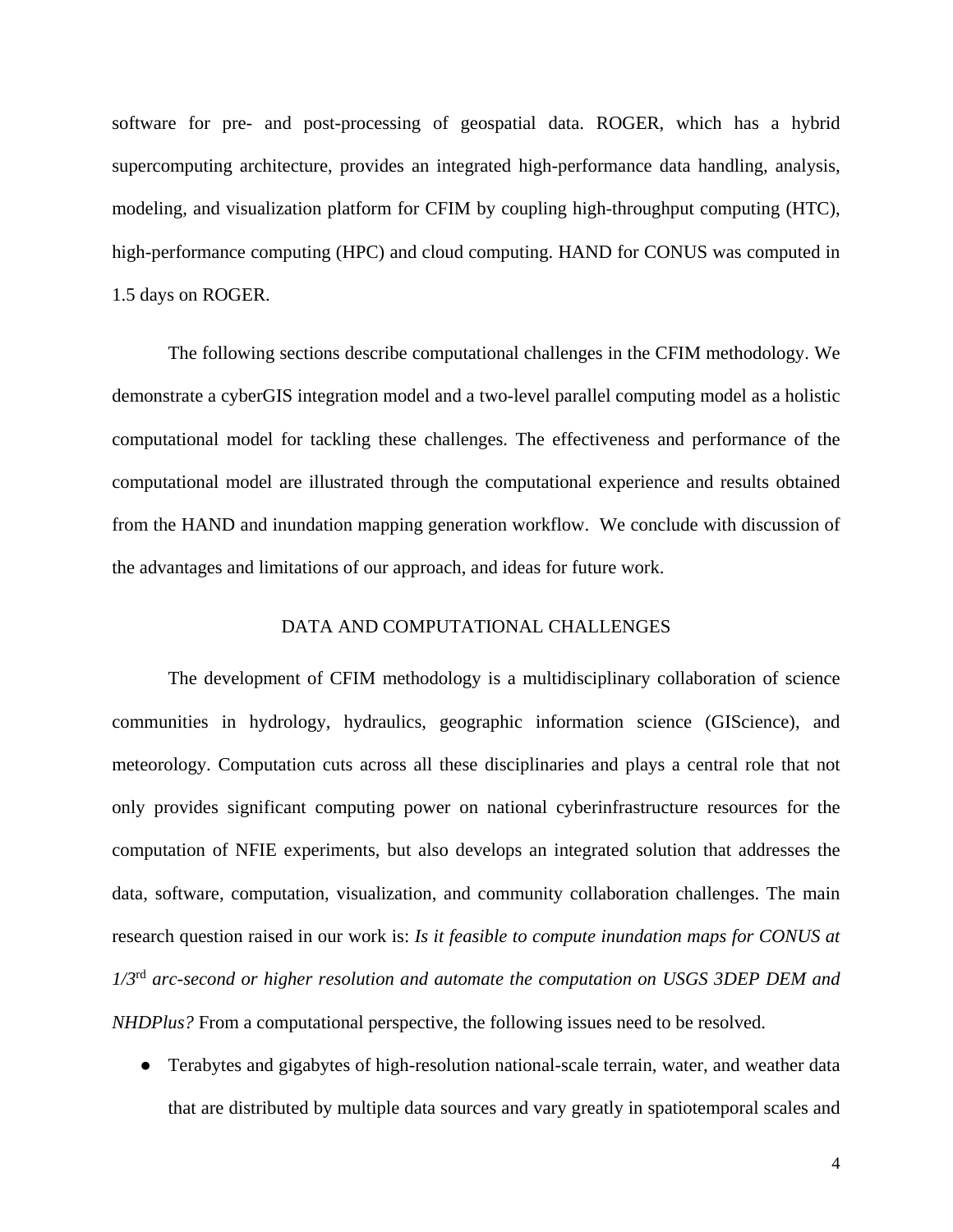resolutions need to be integrated, processed, and analyzed.

- In developing the inundation mapping workflow, computational bottlenecks at the processing, modeling, and analysis steps of the proposed inundation mapping methodology need to be identified and resolved for scalable CONUS-level computation on advanced cyberinfrastructure.
- The entire inundation mapping process needs to be automated such that the resulting software can be used to produce near real-time inundation maps from continuous NWM forecasting.
- High-performance and scalable computation is important to produce the output within a reasonable turnaround time of, say, a few hours, to match the working pace of the iterative research collaborations and the pace of NWS forecast data publishing. Taking weeks would seriously hinder the team progress. For achieving near real-time flood forecast, taking more than one day to compute the inundation map would be impractical. The current NWM, which runs in production on NOAA's Luna and Surge supercomputers (Top500 supercomputer ranking. Accessed March 10, 2017, [https://www.top500.org/list/2016/11/?page=1\)](https://www.top500.org/list/2016/11/?page=1), has a turnaround time of about 2 hours. The inundation mapping computation should not introduce additional significant delays.

Given the responsiveness requirements for research collaboration and national inundation mapping computation, we pursue a cyberinfrastructure-based computational model to address these challenges with two key foci. First, we configured an integrated computational platform on a hybrid supercomputing architecture that allows for the automation and integration of the inundation mapping workflow as an open software solution and provides a solution for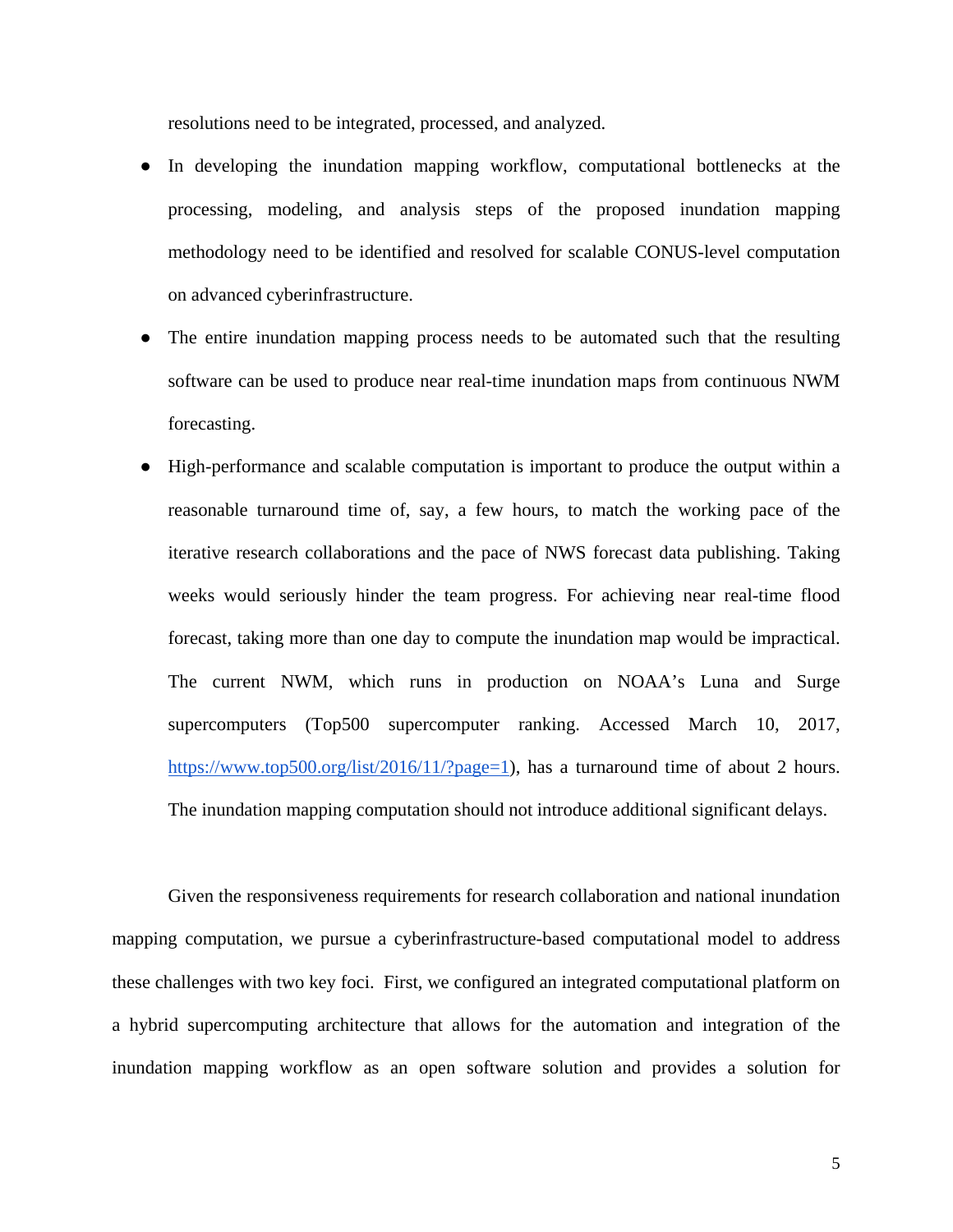collaboration, data sharing, visualization, and high-performance computing. Second, we evaluated the scalability of the computational solution to both the data size and the number of computer processors so that the turnaround time for computation can be reduced by simply adding more computing power. This model achieves a modeling environment where compute, data storage, and network resources are integrated on demand on a centralized platform for building the required online geospatial and hydrologic services. This online problem-solving environment, in turn, serves as a community platform for broader engagement and outreach of continental inundation mapping research.

The continental scale inundation mapping methodology described in the companion paper (Zheng *et al.*, 2017) takes as input DEM (e.g., 1/3 arc second USGS 3DEP elevation DEM) and hydrography data that comprises geospatial vector data of flow lines, catchments and water bodies (i.e., the NHDPlus dataset). Our computational approach uses the generalized hydrologic terrain analysis concepts from TauDEM (Tarboton, 1997; Tarboton *et al.*, 2008; 2009; Tesfa *et al.,* 2011). DEM derived streams are initiated at the sources of NHDPlus streams to produce a stream raster consistent with the DEM. A general method for calculating distance to stream in the vertical direction was used to produce HAND from this stream raster. Three output datasets for inundation mapping are produced:

1. HAND raster of the same resolution as the input DEM. The HAND value of each raster cell represents the height of each raster cell above the nearest stream along the flow path from that cell to the stream. The HAND raster represents a type of hydrologic terrain. It is a reference dataset for inundation mapping, that is produced once and only needs updating when input DEM or NHDPlus data source is updated. The size of this raster is the same as the input DEM.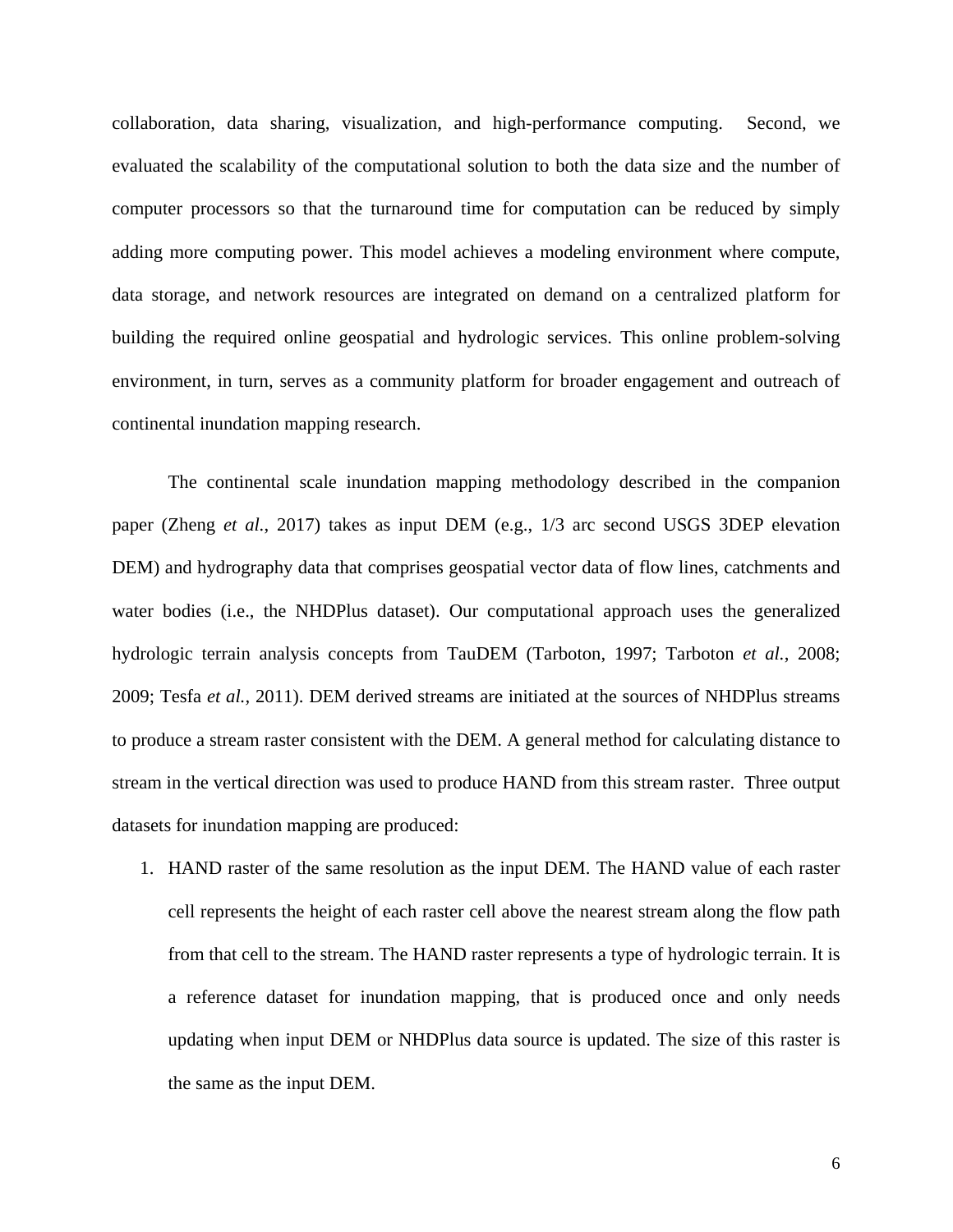- 2. Hydraulic property table with one record for each catchment defined in NHDPlus. This table is derived from the HAND raster and a defined input list of stage height values to compute. Each record in the table represents the hydraulic properties for a river reach in NHDPlus for each designated stage height. Attributes calculated from HAND for each reach and stage include surface area, bed area, volume, top width, wetted perimeter, cross sectional area, hydraulic radius, and uniform flow streamflow. This table serves as a lookup table to interpolate the real-time water depth given a specific river streamflow forecast from NOAA NWM under the assumption of uniform flow. This table is updated whenever HAND or NHDPlus is updated or an improved rating curve method or different roughness (Manning's *n*) is to be applied.
- 3. Inundation forecast tables and maps based on streamflow forecast data from NOAA NWM for each NHDPlus reach. Streamflow information is converted to water depth by using the hydraulic property table, which is then compared with HAND to determine inundation information at each river reach for all the catchment cells associated with the reach.

The foremost challenge of national scale inundation mapping is rooted in the data, including terrain data and open water data in space and time (Maidment, 2016b). Table 1 lists the properties of the national-scale geospatial input datasets used for producing the aforementioned outputs. The geospatial data involved in this work represent typical scientific big data in volume, variety, and velocity. Desktop-based GIS software is ill-suited for processing such big data collection.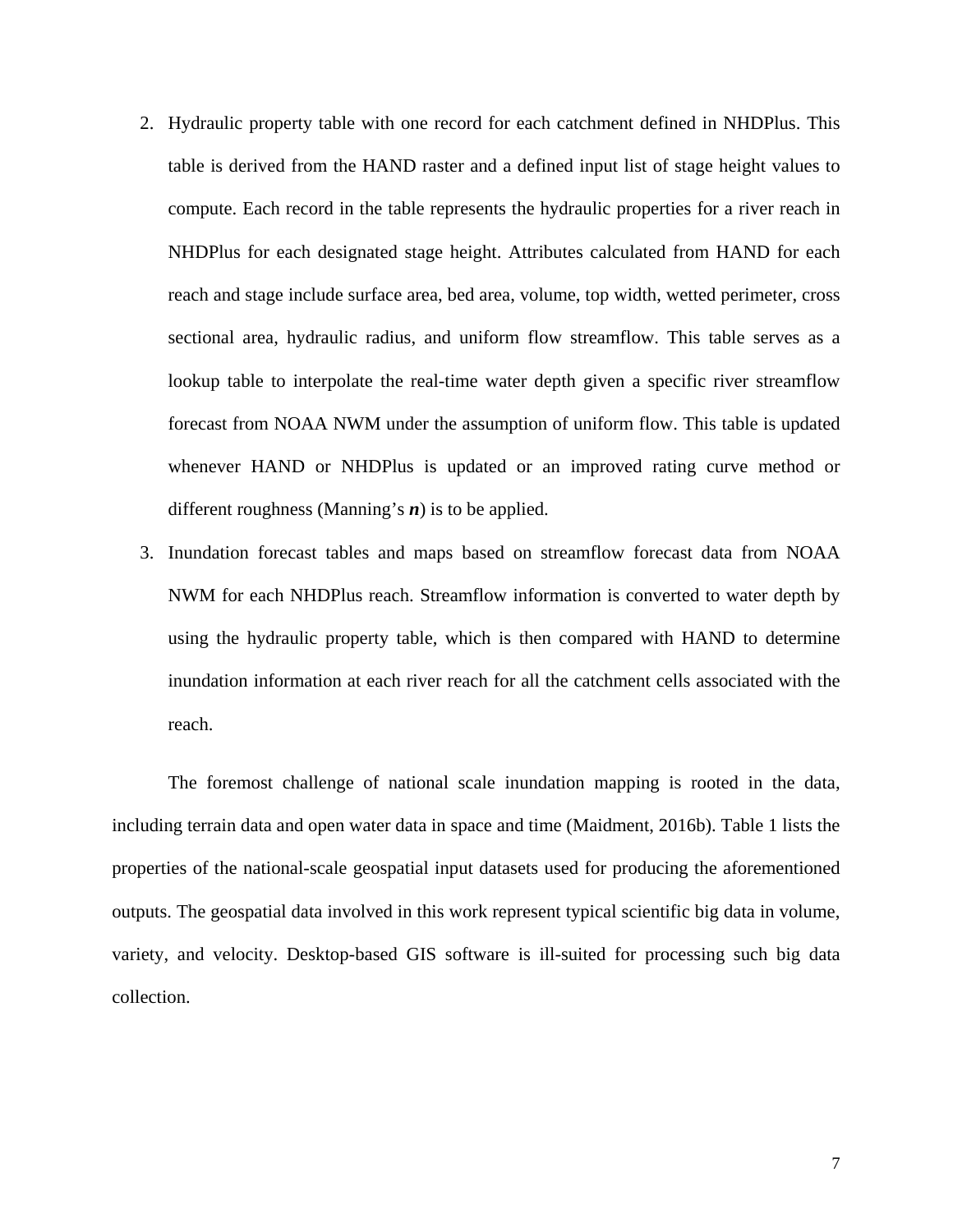| Data Source              | Resolution &                         | Size                                                  | Update           |
|--------------------------|--------------------------------------|-------------------------------------------------------|------------------|
|                          | Coverage                             |                                                       | Frequency        |
| <b>USGS 3DEP</b>         | $1/3^{\text{rd}}$ arc-second         | 635939 x 282122 (180b cells);                         | Partial update   |
| <b>Elevation Dataset</b> | $(10m)$ ; Entire U.S.                | 718GB uncompressed                                    | every 3 months   |
|                          | $1/9^{\text{th}}$ arc-second (3m)    | ~10 times larger than $1/3^{rd}$ arc-second           | N/A              |
|                          | $1/27$ <sup>th</sup> arc-second (1m) | ~100 times larger than $1/3$ <sup>th</sup> arc-second | N/A              |
| NHDPlus from             | 1:100,000;                           | $\sim$ 2.7 million reaches;                           | Version 2.1      |
| EPA and USGS             | Entire U.S.                          | 12 attribute layers; 18GB                             |                  |
|                          | 1:24,000                             | ~30 million reaches;                                  | Not released yet |
|                          | Partial U.S.                         | ~77 attribute layers in pre-release versions          |                  |
| <b>NOAA NWM</b>          | 1:100,000;                           | 2.7 million reaches; ~4MB each forecast               | Hourly; daily    |
| streamflow forecast      | Entire U.S.                          | short range: 18 hourly forecasts                      |                  |
|                          |                                      | medium range: 80 forecasts (3-hr; 10 days)            |                  |

TABLE 1. Properties of the Input Data Sources.

# COMPUTATIONAL MODEL

A high-performance and scalable cyberGIS integration and computation framework was built on the ROGER supercomputer to provide a holistic computational model for CFIM collaboration and computation. A two-level parallelization approach was developed as a scalable computing strategy to efficiently compute HAND and inundation information for CONUS.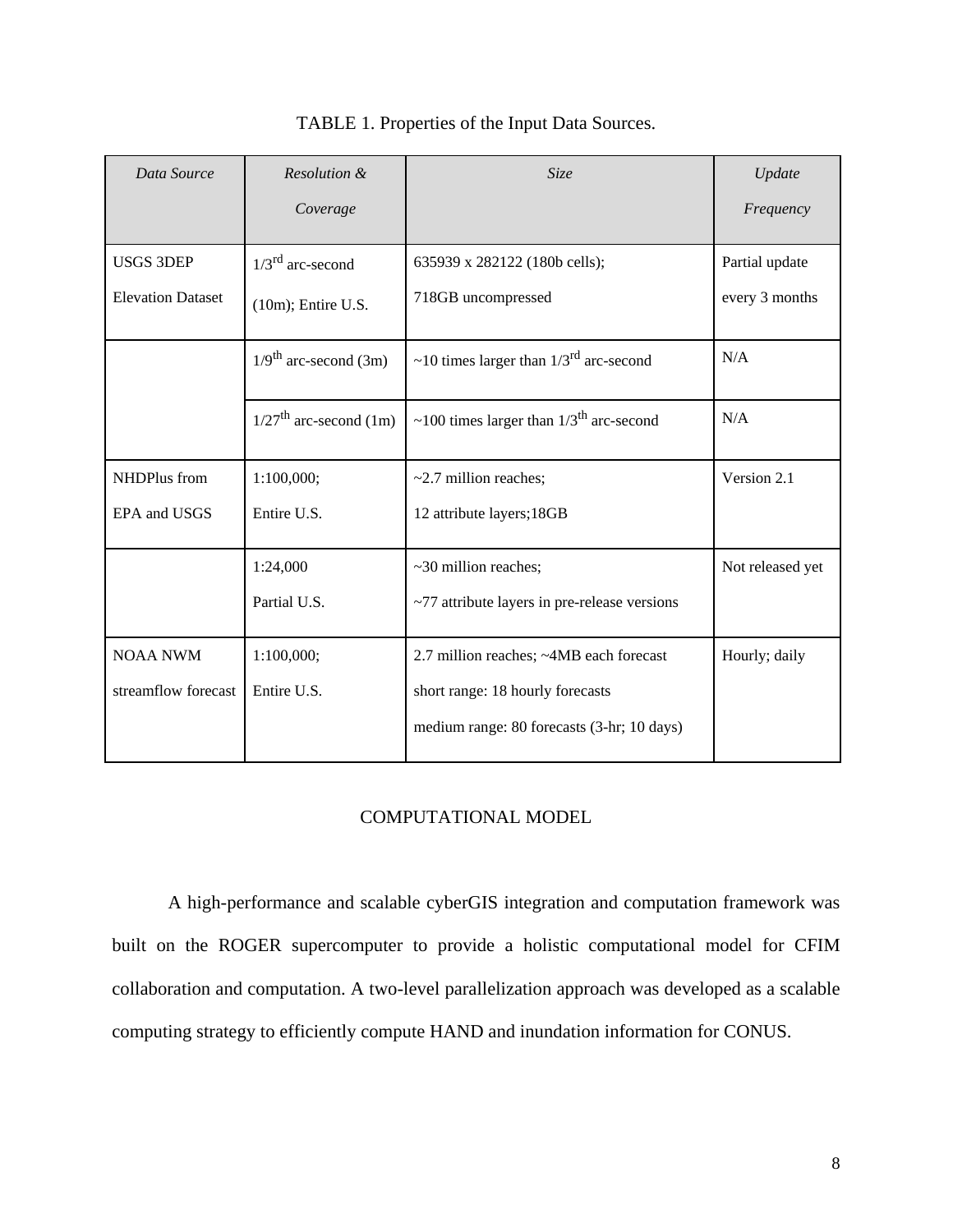## *CyberGIS Integration Model*

We exploited massive computing power enabled by advanced cyberinfrastructure (e.g., XSEDE) to address the integration and computational challenges presented in the NFIE CFIM project. Allocable resources on cyberinfrastructure include not only hardware (compute, memory, storage, and network) resources, but also software environment, parallel computing libraries, and higher-level services such as performance profiling and acceleration, community application development, collaborative science gateways (Lawrence *et al.*, 2015) through user support programs such as XSEDE ECSS (Wilkins-Diehr *et al.*, 2015). The cyberinfrastructure approach integrates a powerful computational platform via supercomputers that enables the development of HPC solutions for domain applications. We leverage a promising advance in supercomputing, hybrid supercomputing architecture (Qiu *et al.*, 2010), to provide a highly integrated computational platform from application to system level for the support of large research computing projects such as the NFIE CFIM. A hybrid supercomputing architecture typically couples HPC, cloud, and data-intensive computing resources together on a single physical and/or virtualized supercomputer.

In CFIM, most of the data processing and analysis employs and outputs geospatial data, which presents a typical case of the aforementioned integration and computation challenges that arise from cyberGIS problems. CyberGIS is cyberinfrastructure-enabled high-performance, integrated, and collaborative GIS (Wang, 2010). As a major approach in our framework, we employ ROGER, a dedicated cyberGIS supercomputer, as the hybrid supercomputer for CFIM development and operation. ROGER has three components: HPC (32 computing nodes with 12 equipped with GPU), cloud (13 nodes), and data-intensive computing (a Hadoop cluster of 11 nodes). The three components share 5 petabyte (PB) of usable storage via the GPFS parallel file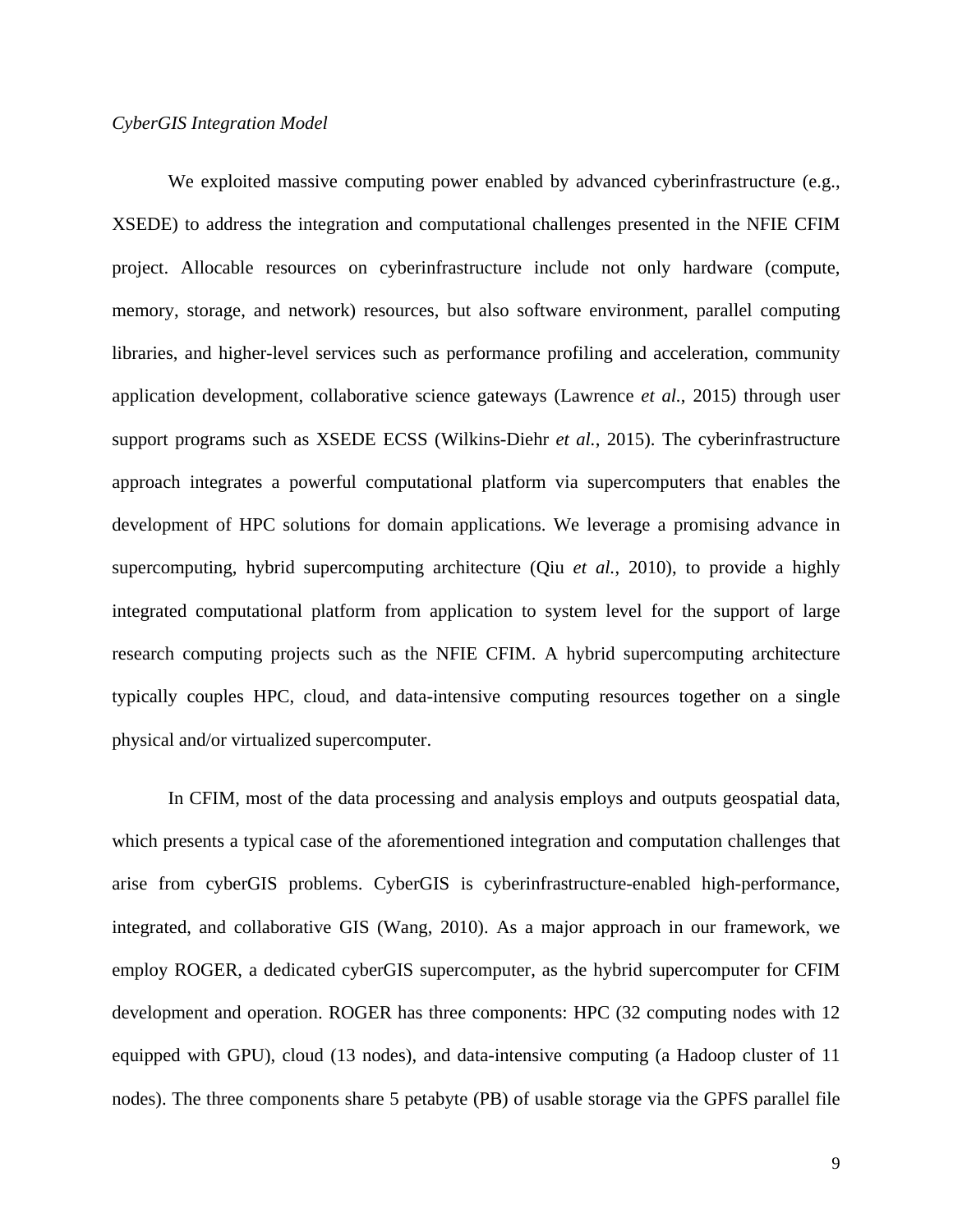system. This architecture makes it possible to eliminate the cumbersome intermediate steps in data transfer and software management in the HPC-only supercomputer usage model and presents an online research computing environment with direct access to and processing of input and output data by end user.



FIGURE 1. CyberGIS Integration Model. DEM, Digital Elevation Model; HAND, height above nearest drainage; HPC, high-performance computing; MPI, Message Passing Interface; PSE, problem-solving environment; TMS, Tile Map Service.

Figure 1 shows the cyberGIS integration model on ROGER, which integrates data, software, computation, and an online problem-solving environment (PSE) on ROGER's cloud, HPC, and storage systems (currently, the data-intensive computing cluster is not used) in order to automate or streamline the methodological components of CFIM.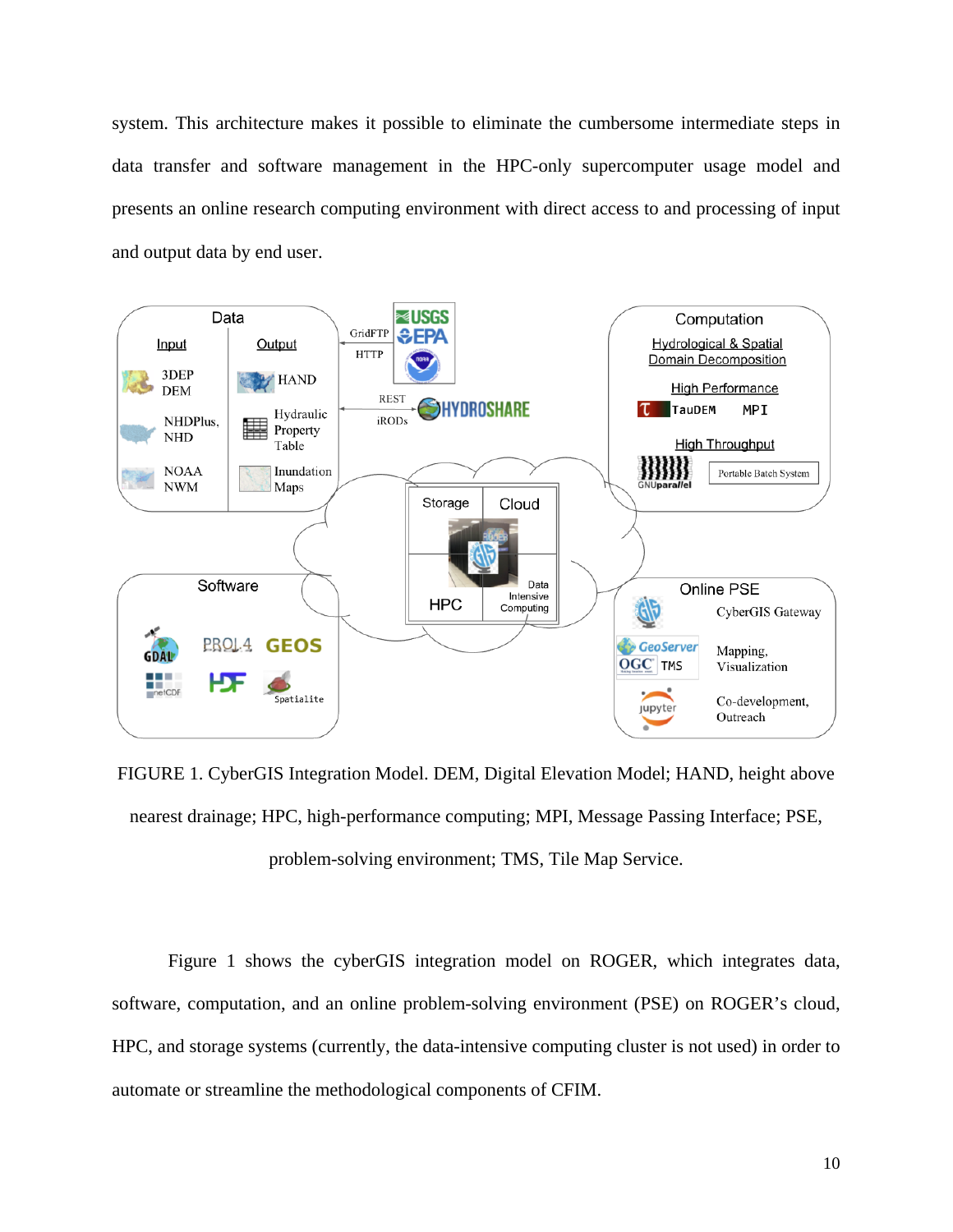The three major national data sources for CFIM are deployed and updated on the 5 petabyte GPFS storage system on ROGER. DEM data is managed by a USGS 3DEP elevation data service - TopoLens (Hu *et al.*, 2016) for the customization of DEM data delivery. ROGER HPC alone (8 terabyte memory in total), is able to provide sufficient compute, memory, storage, and network resources for the most demanding geospatial and hydrologic functions to be applied on the entire 3DEP elevation dataset. For example, the maximum memory requirement of TauDEM functions is four times of the input DEM, i.e., 3.2 terabyte for processing the entire 1/3rd arc-second 3DEP DEM.

All of the hydrologic and geospatial software needed to handle these input datasets are open source or free libraries. They are customized and built into the ROGER geocomputation software environment. These software handle raster, vector, and raster-vector processing in CFIM computation. Raster processing functions include clipping and hydrologic information extraction. Vector functions include inlet/outlet identification, flowline analysis, multi-layer operations such as river reach-catchment join and georeferencing with non-spatial NWM data. Raster-vector processing includes vectorization, rasterization, and dynamic inundation mapping by coupling HAND raster, catchment raster, and NWM vector data.

An online problem-solving environment (PSE) is built on the ROGER OpenStack cloud to share and visualize CFIM data. A set of services is built as on-demand virtual machine images (VM) and container (e.g., Docker (Docker containerization. Accessed March 10, 2017, [https://www.docker.com\)](https://www.docker.com/)) instances. As shown in Figure 1, data sharing is enabled through webbased downloading and the underlying iRODS data federation between ROGER and HydroShare's iRODS data storage at RENCI (RENCI, HydroShare project. Accessed March 10, 2017, [http://renci.org/research/hydroshare/\)](http://renci.org/research/hydroshare/). The iRODS data management system is used to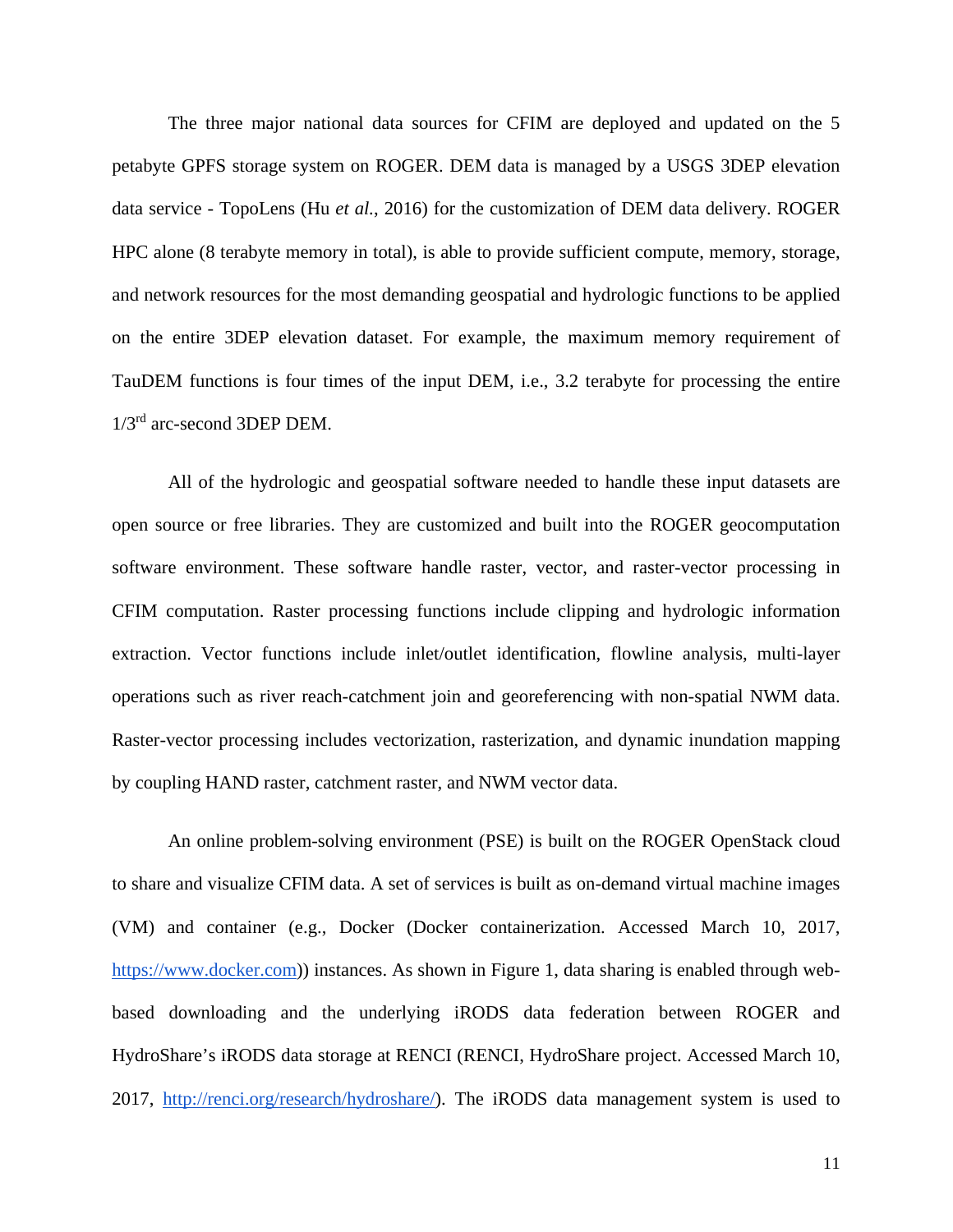provide cross-domain data integration between ROGER and HydroShare in order to share HAND results through HydroShare data repositories. Online visualization of continental-scale raster results at  $1/3<sup>rd</sup>$  arc-second resolution or finer is beyond the capabilities of a single mapping server. Our strategy to build the visualization tiles for multiple zoom levels, i.e., raster pyramids, is two-fold. First, the computation needed to generate the visualization data occurs on the same computing nodes that produce CFIM analysis results. Second, the need for a powerful mapping server to host massive visualization data is eliminated by publishing a raster layer as an OGC standard Tile Map Service (TMS), which only requires a web server to hold the data and supports the tile rendering using the straightforward [*tile.x, tile.y, zoom\_level*] URL mapping to tile image file path. Visualization data is then rendered within a browser using a CyberGIS WebGIS module. Common geospatial datasets, such as the NHD water boundary dataset (WBD), are hosted on GeoServer, an open source mapping server based on Java.

## *Scalable Computing*

Our parallel computing framework leverages two levels of parallelism to accelerate CFIM functions and the entire workflow. These two levels of parallelisms are exploited by two types of parallel computing models: high-throughput and high-performance computing, respectively.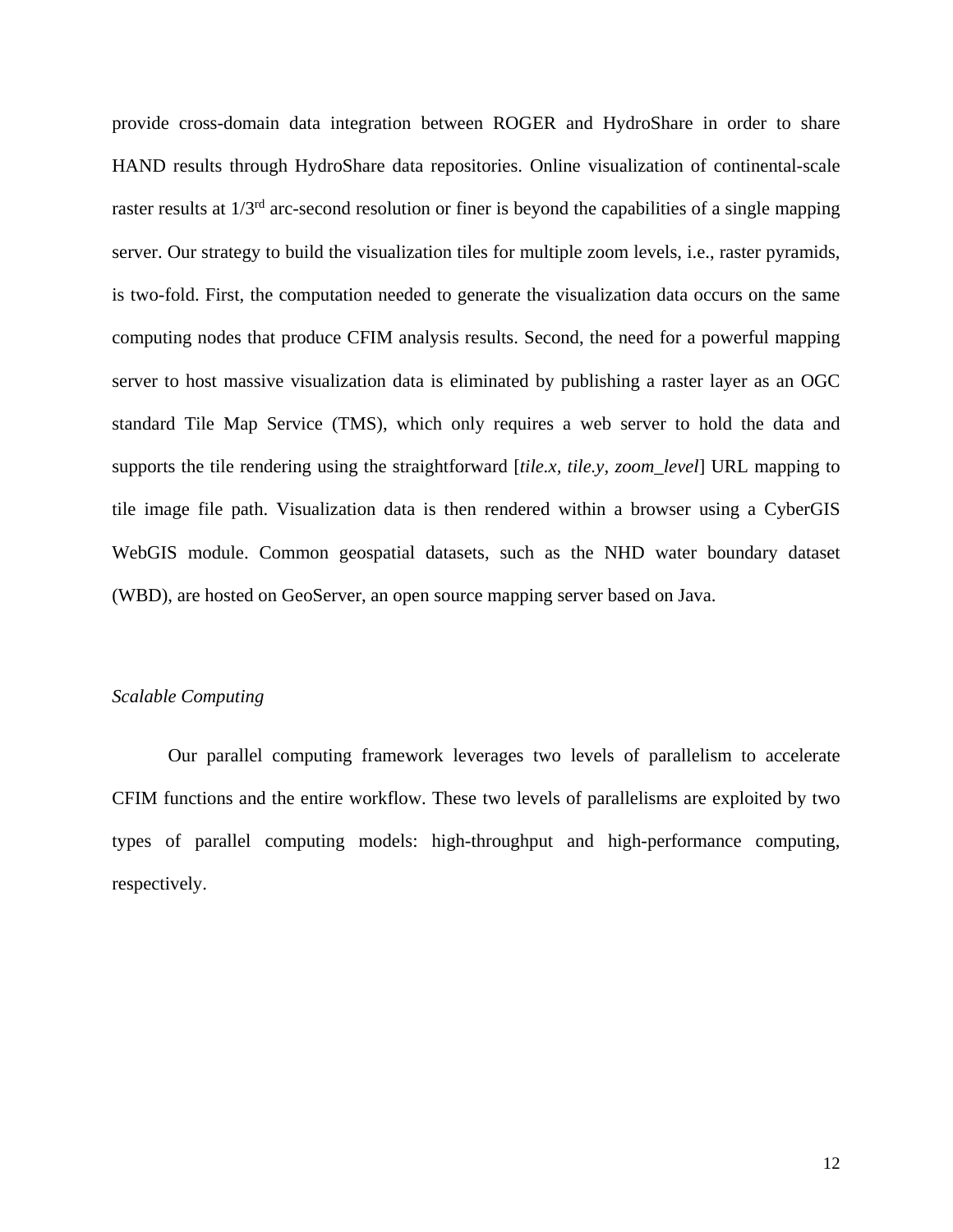

FIGURE 2. Two-level parallelization based on hydrologic and spatial domain decomposition. Left: HUC6 map of CONUS. Right: decomposition of a single HUC6 unit. HUC, Hydrologic Unit Code; CONUS, conterminous U.S.

The first level of parallelism, leveraging the Hydrologic Unit Code (HUC) system (USGS, HUC system. Accessed March 10, 2017, [http://water.usgs.gov/GIS/huc.html\)](http://water.usgs.gov/GIS/huc.html), implements a divide-and-conquer strategy to provide a hydrologic and spatial data decomposition (Wang *et al.*, 2009) mechanism for the parallel computing of all the HUC units for CONUS, as shown on the left in Figure 2. The HUC system provides a natural spatial domain decomposition framework to divide CONUS terrain. It provides an explicit spatial granularity from which we can match and allocate the runtime computing power to the computational requirements of each HUC unit, making the batch processing of all HUC units in CONUS possible. We chose HUC6 as the basic decomposition HUC level within which we consider all the flowlines and catchments in NHDPlus. There are 336 HUC6 units on CONUS, but the five Great Lakes units are not considered. The 331 units in consideration are sent to a batch job scheduler as independent computing tasks.

The second level of parallelism is for the parallel computing of each individual HUC6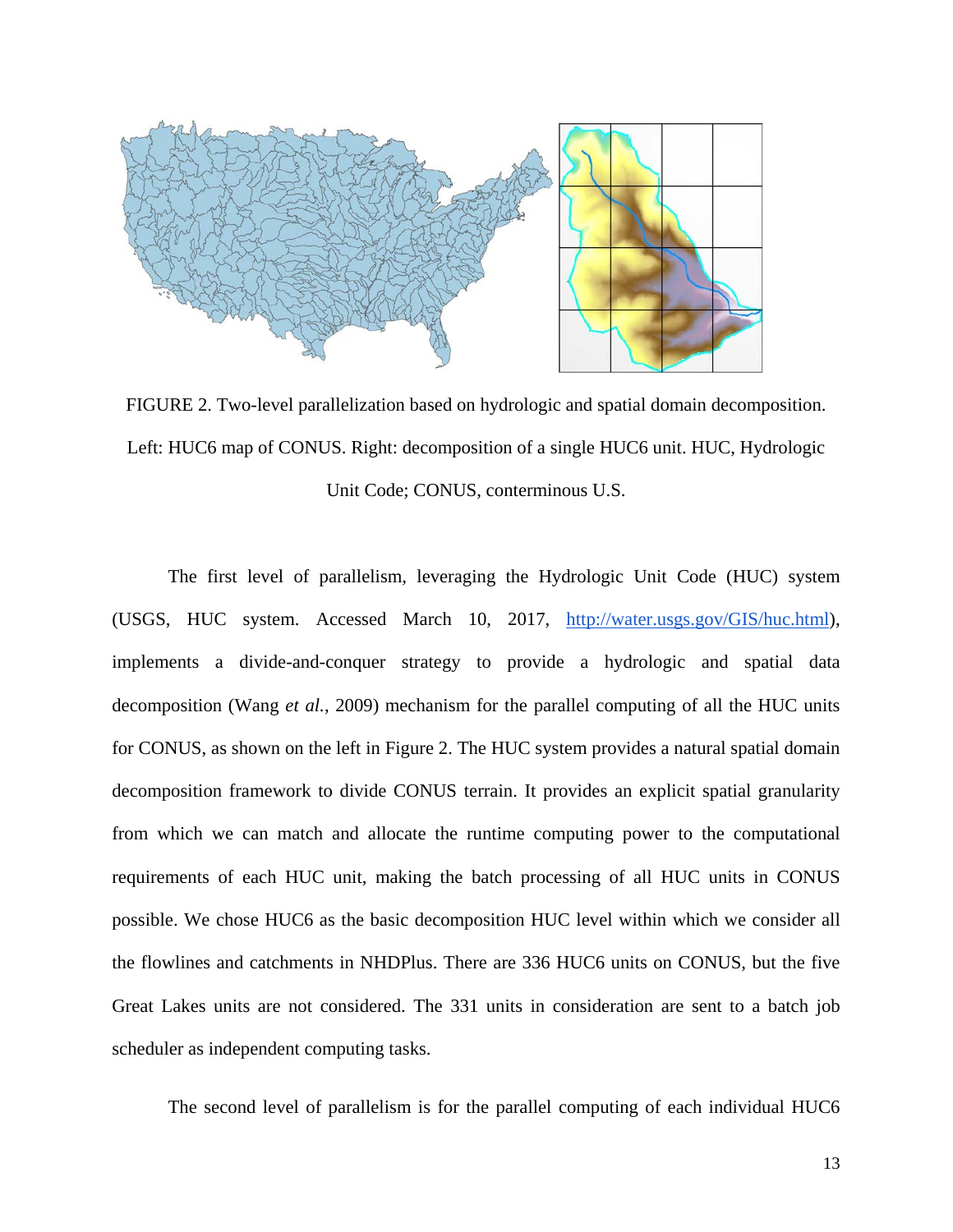unit, shown on the right in Figure 2. Regular spatial domain decomposition (e.g., row-, column-, or block-wise decomposition) is applied to distribute input and output data domains to a set of processors. These domains form a network topology that represents their adjacency relationship. Ghost zones, which store the boundary data belonging to neighboring processors, are established for runtime data exchange via the broadly used Message Passing Interface (MPI) among participating processors. TauDEM, the well-known high-performance hydrologic information analysis software built on MPI, is employed to process individual HUC6 units.

Our two-level parallelization strategy provides a comprehensive scalable computing framework that is adaptive to data coverage, resolution (e.g., finer resolution DEMs derived from LiDAR), and the number of allocated processors. HUC6 is chosen because TauDEM exhibits the best computing efficiency at this level when experiments were conducted. As TauDEM's performance is accelerated, we can apply it to higher level HUC, which results in fewer computing jobs, but each job requires higher performance obtained by employing more processors for each job. Given sufficient computing power and TauDEM numerical performance, it is possible to compute the entire CONUS as a single computing job at 1/3rd arcsecond resolution. On the other hand, when 3-meter, 1-meter and sub-1-meter DEM become available for CONUS, this framework can be applied with an appropriate HUC level decomposition that is determined by TauDEM's capability to handle a single DEM.

### HEIGHT ABOVE NEAREST DRAINAGE (HAND) COMPUTATION

In this section, we describe the data and information flow in HAND computation and discuss insights gleaned from generating the HAND at CONUS scale.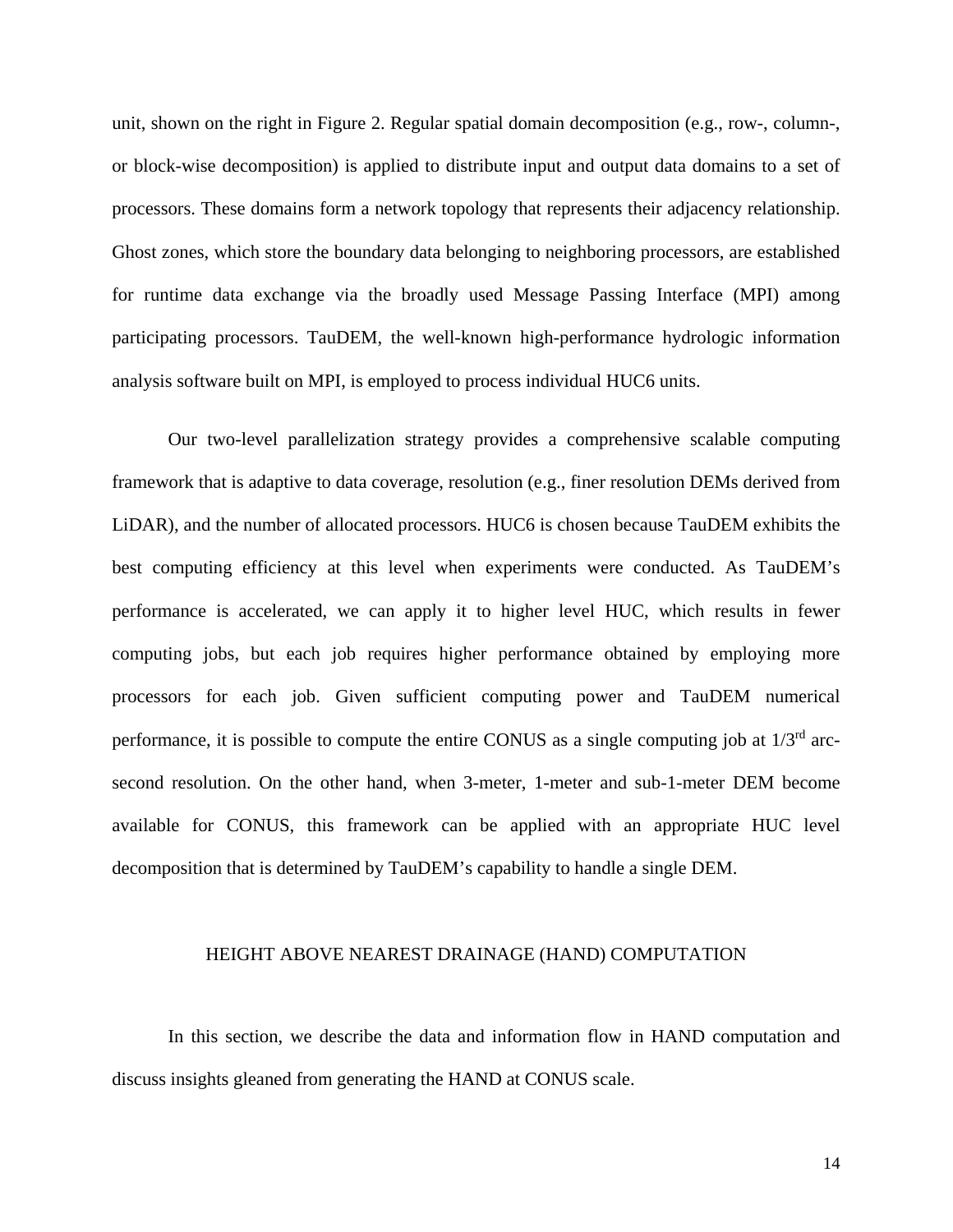

FIGURE 3. HAND computational workflow for a HUC unit. HR, high resolution

### *HAND Workflow and Computational Analysis*

Figure 3 illustrates the HAND computational workflow. HAND, by its definition, is a geospatial raster dataset in which the value of each cell is the height above its nearest drainage. To identify the nearest drainage, we construct a flow direction grid of the same resolution and spatial extent using the *D∞* flow direction representation (Tarboton, 1997). The *D∞* grid is derived by TauDEM from the hydrologically conditioned DEM of the studied HUC unit. The hydrologic conditioning consists of two steps: obstacle removal and pit removal. The obstacle removal function adjusts the elevation of DEM cells that are on identified river flowlines but blocked by topographic structures such as roads and dams. The flowlines used for obstacle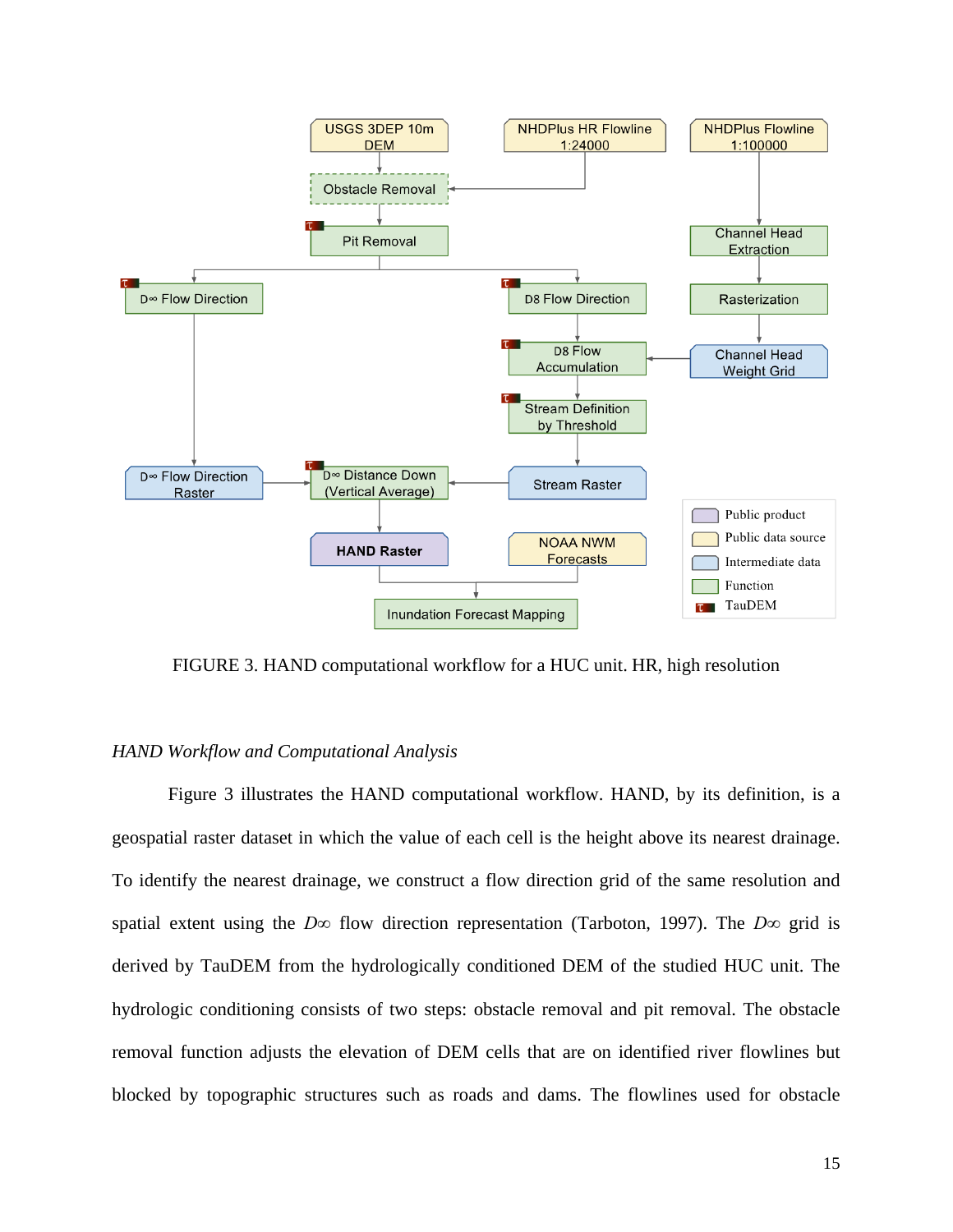removal come from the high resolution NHDPlus dataset, which has more than 30 million reaches, in order to improve the coverage and accuracy. The methodology of obstacle removal is being prototyped and, thus, is currently integrated into the HAND workflow as an abstract interface. The pit removal function calls TauDEM's *pitremove* function (Tarboton *et al.*, 2008) which takes the raw DEM as input. The input DEM for the specified HUC unit is generated by clipping 3DEP DEM using GDAL, an open source geospatial data processing library. The clipping function uses the USGS NHD Water Boundary Dataset (WBD) to retrieve the boundary shape of a HUC unit and creates a 10-kilometer DEM clipping buffer to avoid edge effects along the HUC boundary. Since the 3DEP DEM is organized as a virtual raster in VRT format, there is no need to create a single DEM with CONUS coverage for clipping purpose.

With the *D∞* method, a flow routing network is constructed on a grid by analyzing the topographic data only. The next step in HAND is to compute a stream network in raster format, where streams are rasterized cells on a grid of the same resolution and spatial extent. The stream grid is also derived using the DEM model, with guidance from NHDPlus. This process includes a series of vector and raster processing functions. The vector processing step takes the Flowline layer of the medium resolution NHDPlus to identify channel heads. Each flowline feature has two attributes: FromNode and ToNode. Channel heads are identified if the FromNode of the corresponding flowline is not a ToNode (downstream) of any other flowlines. The output of this step is a point dataset, which is then rasterized to create a channel head weight grid. TauDEM's *D8* flow direction function generates a *D8* flow direction grid from the same hydrologically conditioned DEM used in calculating the *D∞* grid. The *D8* grid is then used by TauDEM's flow accumulation function (*aread8*) to generate weighted accumulated areas using the channel head weight grid. The *threshold* function in TauDEM is called with threshold value 1 to generate the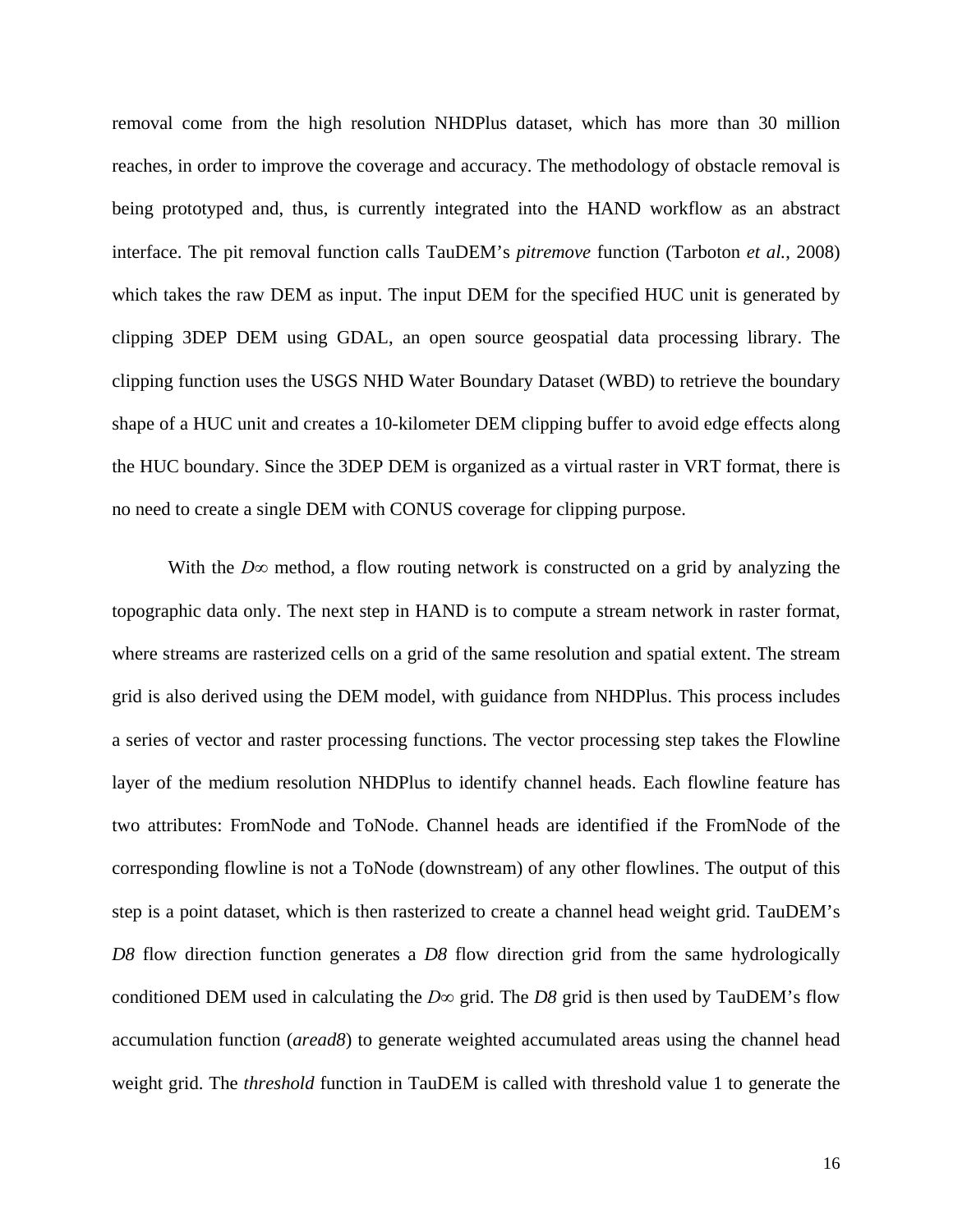stream grid from the *aread8* output. The result of this is a stream grid aligned with the DEM but initiated at the source of each NHDPlus stream. Taking the *D∞* flow direction grid and the stream grid as input, TauDEM's Distance to Streams function (*DistanceDown*) produces the HAND value of each cell using the vertical distance measure. We can also use the horizontal distance or the combination of horizontal and vertical distance in this function if these additional distance grids are of interest.

We accelerate TauDEM to scale to thousands of processors and DEMs of tens of gigabytes through the XSEDE ECSS program. Through the work in Fan *et al.* (2014), Survila *et al.* (2016), and Yildirim *et al.* (2016), we have identified a set of computational bottlenecks of older TauDEM versions and improved the numerical performance and the parallel algorithms for the two flow direction functions in TauDEM by eliminating bottlenecks in file IO and runtime communication and developing more performant parallel algorithms.

#### *Computational Experience*

The first HAND computation was on 331 out of the 336 HUC6 accounting units. Each unit comprises a computing job that was submitted to ROGER HPC. Each job used 60 to 180 processor cores based on a coarse estimation of computational intensity, described in the section, "Scalable Computing." The first run was completed on April 16, 2016 and consumed a total of 4.42 CPU years. On average, each unit used 65.6 cores and took 1.78 hours to compute. The first run took about 8 days to finish on the shared ROGER HPC job queue. Figure 4(a) depicts the computing time of all 331 jobs. The large variation shows a heterogeneous computing profile for the 331 HUC6 units of different sizes, topographical, and hydrologic characteristics (e.g., the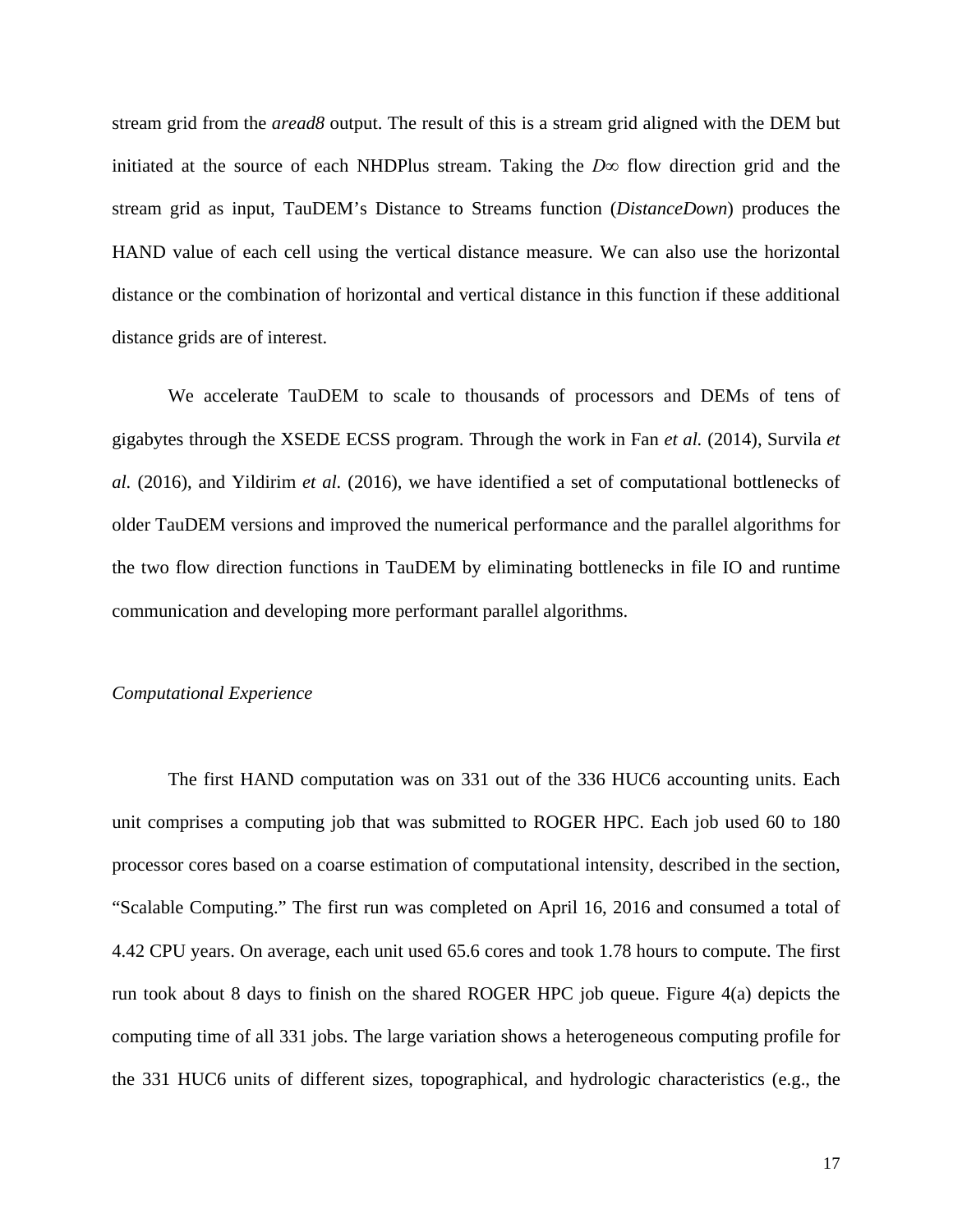number of pits, flat regions and their sizes). Among the TauDEM functions called in the workflow, the two flow direction algorithms (*D8* and *D∞*) took, on average, 72.65% of the workflow computing time. The first run was conducted as a stress test to calibrate a more accurate computational intensity estimation for the units. Using the computation profile obtained from the first run, the workflow was adjusted for better configuration of edge contamination, DEM buffer size, and inlet identification from rivers passing through a watershed unit. This information also helped us capture CPU and memory requirements.



FIGURE 4. Computing time distribution: comparison between the first (a) and second (b) run.

Following the first run, the second run was completed on May 29, 2016, using the calibrated workflow and newly accelerated *D8* and *D∞* algorithms (Survila *et al.*, 2016). Figure 4(b) depicts the computing time for all of the 331 units. The second run finished in 36 hours and consumed 1.34 CPU years in total. On average, each job used 65.26 cores and took 0.54 hours to compute. The two-flow direction algorithms took only 12.65% of the workflow computing time, on average. The majority, 70.57% time, was spent on GDAL commands for pre- and postprocessing. The total input and output of HAND for CONUS takes about 5 terabyte disk space.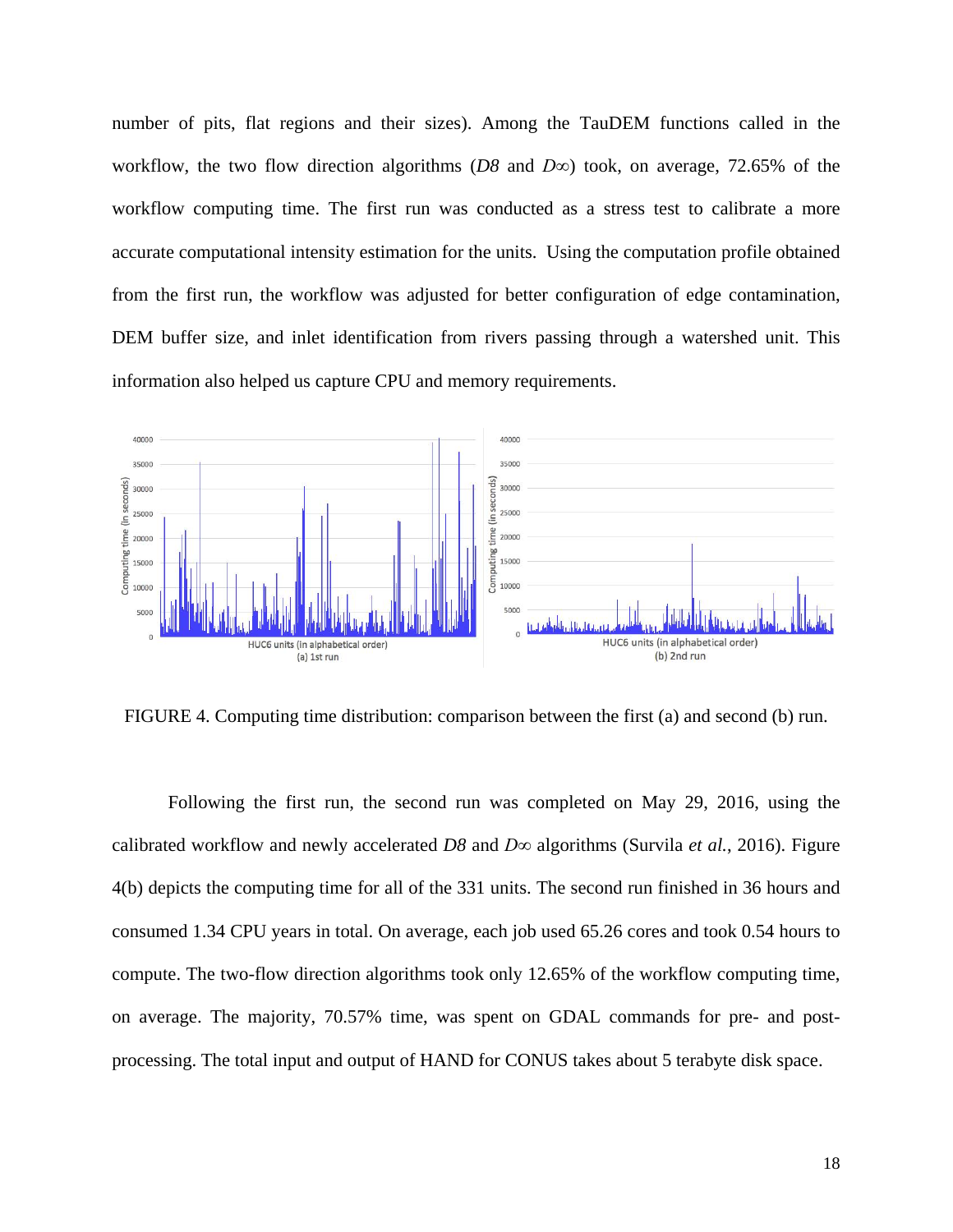The main source of acceleration in TauDEM's flow direction algorithms (Tarboton, 1997) is illustrated in Figures 5 and 6. A computational strategy was applied to allow multiple processors to efficiently compute the flats resolving function, the most expensive function in the two flow direction algorithms. A flat is a set of contiguous cells on DEM with same elevation or zero slope value. Determining the flow direction on flat cells requires an iterative algorithm that is computationally costly. Figure 5 shows the distribution of 16,560,871 flats on a hydroconditioned DEM of a HUC6 unit. The original TauDEM uses an implicit communication mechanism to exchange ghost zone data on the boundary of the decomposed data domains in each MPI process. This mechanism has the benefit of hiding the inter-process communication complexity with automatic ghost zone data exchange after each iteration of the flats resolving function. However, this mechanism introduces significant communication cost as more processors are used to analyze larger DEM, as demonstrated by the performance difference between the first and second HAND run. A strategy to reduce the communication cost by locating and localizing flats resolving was developed to process local flats that are fully contained in spatial domains on a MPI process without any communication. Flats whose boundary shape cross multiple processes are shared flats and processed via MPI communication functions. The identification of local and shared flats was efficiently implemented with *O*(n) computing complexity.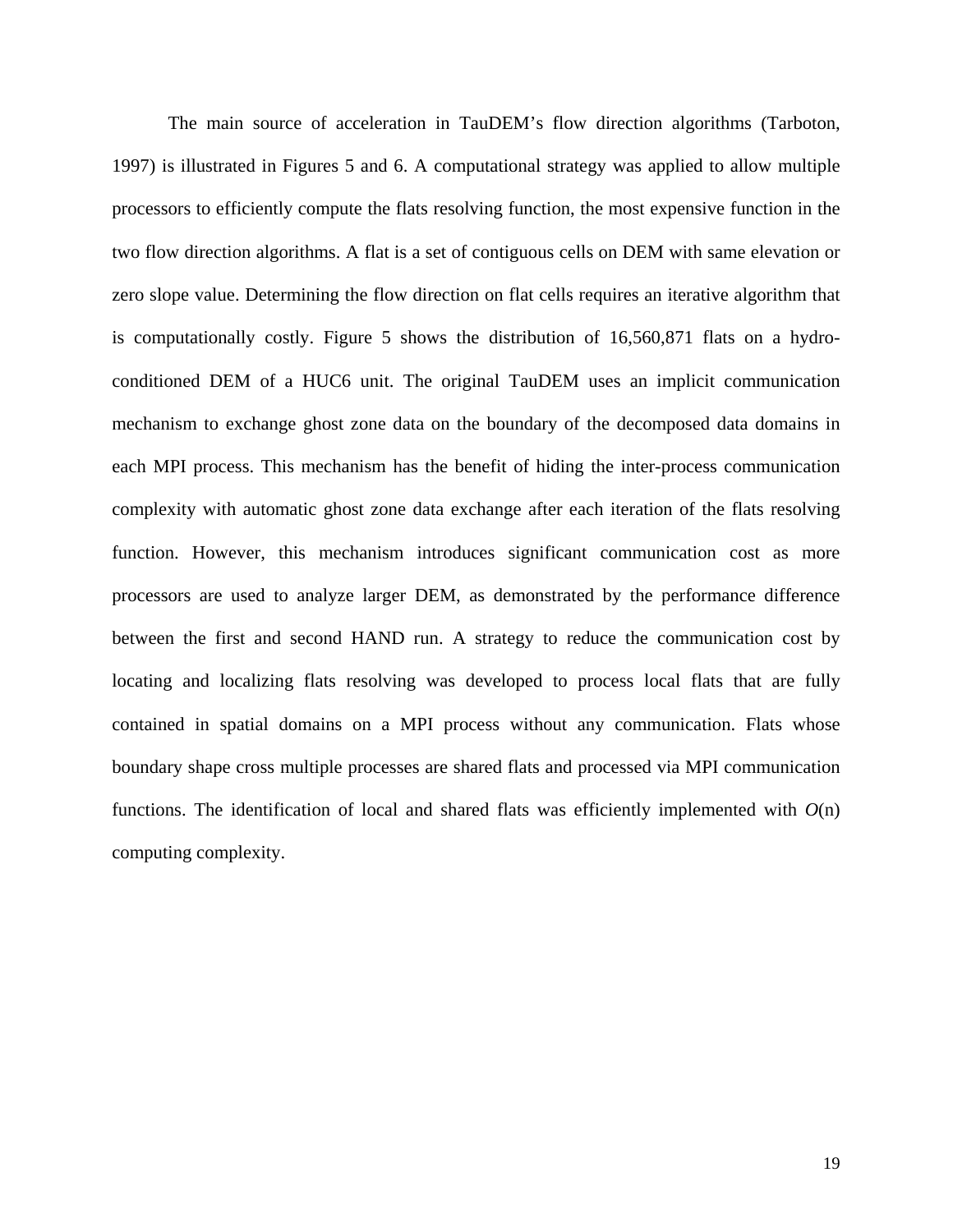

FIGURE 5. Illustration of the map of flats for HUC6 unit 120901, Middle Colorado-Concho. Flats, denoted as dark blue parts in the figure, in hydrologically conditioned DEM may include natural flats, flat surfaces in DEM (such as water surface where elevation information on the water channel beneath the water is not available), and filled pits.

With this strategy, an experiment on the *D8* algorithm was conducted on 4 computing nodes, using 1 to 32 processors, to evaluate the performance of flats resolving, the major bottleneck in both *D8* and *D*∞. TauDEM version 5.3.7, which has not yet incorporated the acceleration code, is used for comparison. For the parallel runs using 4, 8, 16, and 32 processors, respectively, 90.81%, 89.98%, 76.03%, and 66.89% local flats are identified and processed without inter-processor communication. The performance gain, measured as the time taken to finish the *D8* function, is shown in Figure 6. In TauDEM version 5.3.7, the flats resolving function takes the majority of the computing time in all cases, although both the flow direction function and the flats resolving function scale well as the number of processors increases. With the flats resolving acceleration, this function is no longer a bottleneck. The execution time of *D8*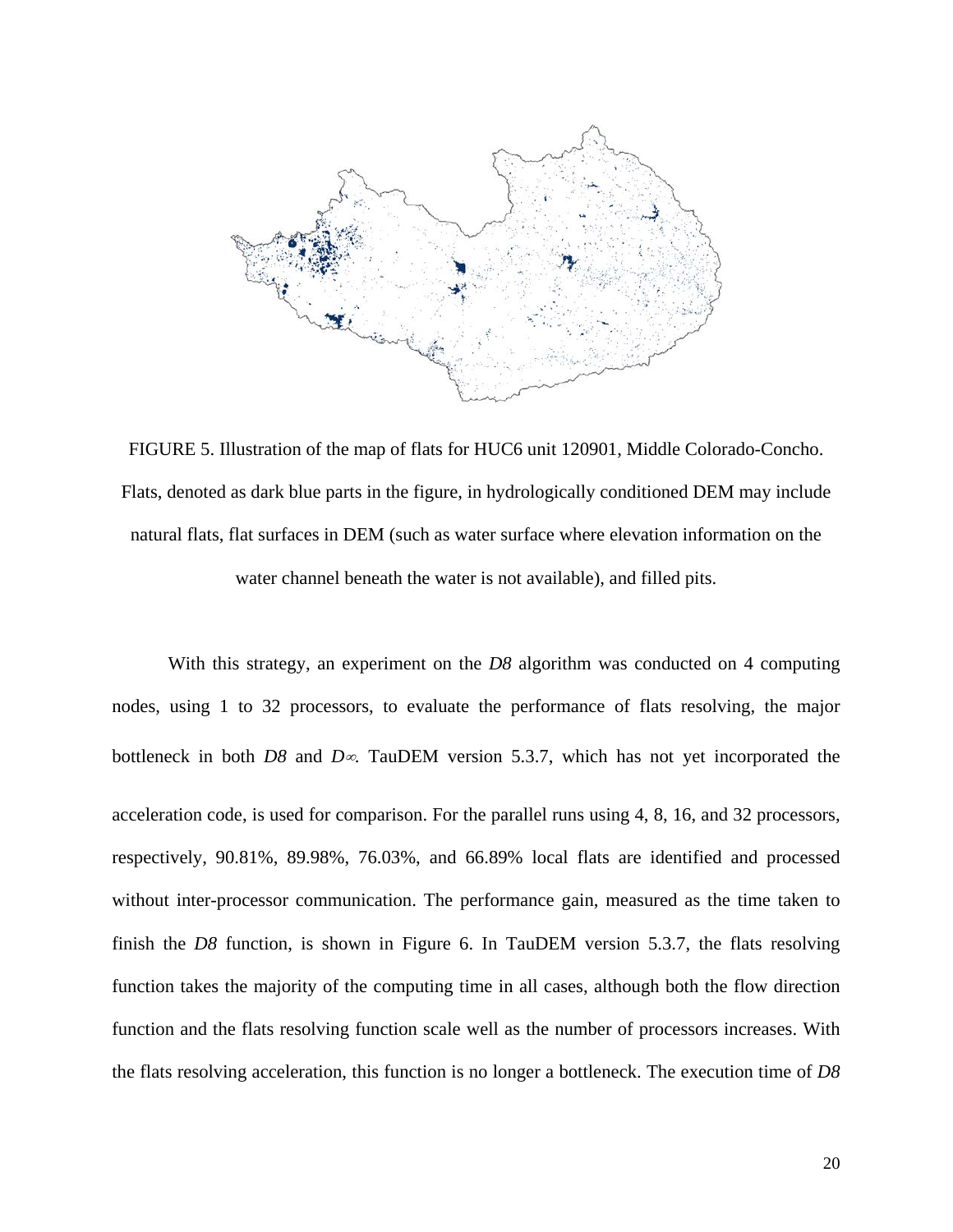algorithm decreased from 3.4 hours to 6 minutes and 11 seconds on one processor and from 1227.22 seconds to 77 seconds on 32 processors. Using 32 processors, the flats resolving function requires only 2.36 seconds, compared to 1152.72 seconds on TauDEM version 5.3.7. In the accelerated version, the slightly worse performance of the *D8* function using 32 processors, compared to using 16 processors, indicates that the parallel IO cost outweighed the benefits from employing more than 16 processors on the 2.18GB DEM.



FIGURE 6. Performance of the D8 flow direction algorithm before and after the acceleration on flats resolving. HUC6 unit: 120901. DEM size: 42877 x 21711, 2.18GB. For visual purpose, the range on Y-axis is plotted based on actual maximal values obtained in the two tests, respectively.

## *Results*

Figure 7 shows the HAND map for CONUS, generated from the second run. Each HAND raster of an HUC unit is published as an OGC TMS map layer. A CONUS layer is created by merging all 331 HUC6 unit layers. The availability of this HAND dataset piqued our interest in evaluating the results and identifying methodological improvements, which is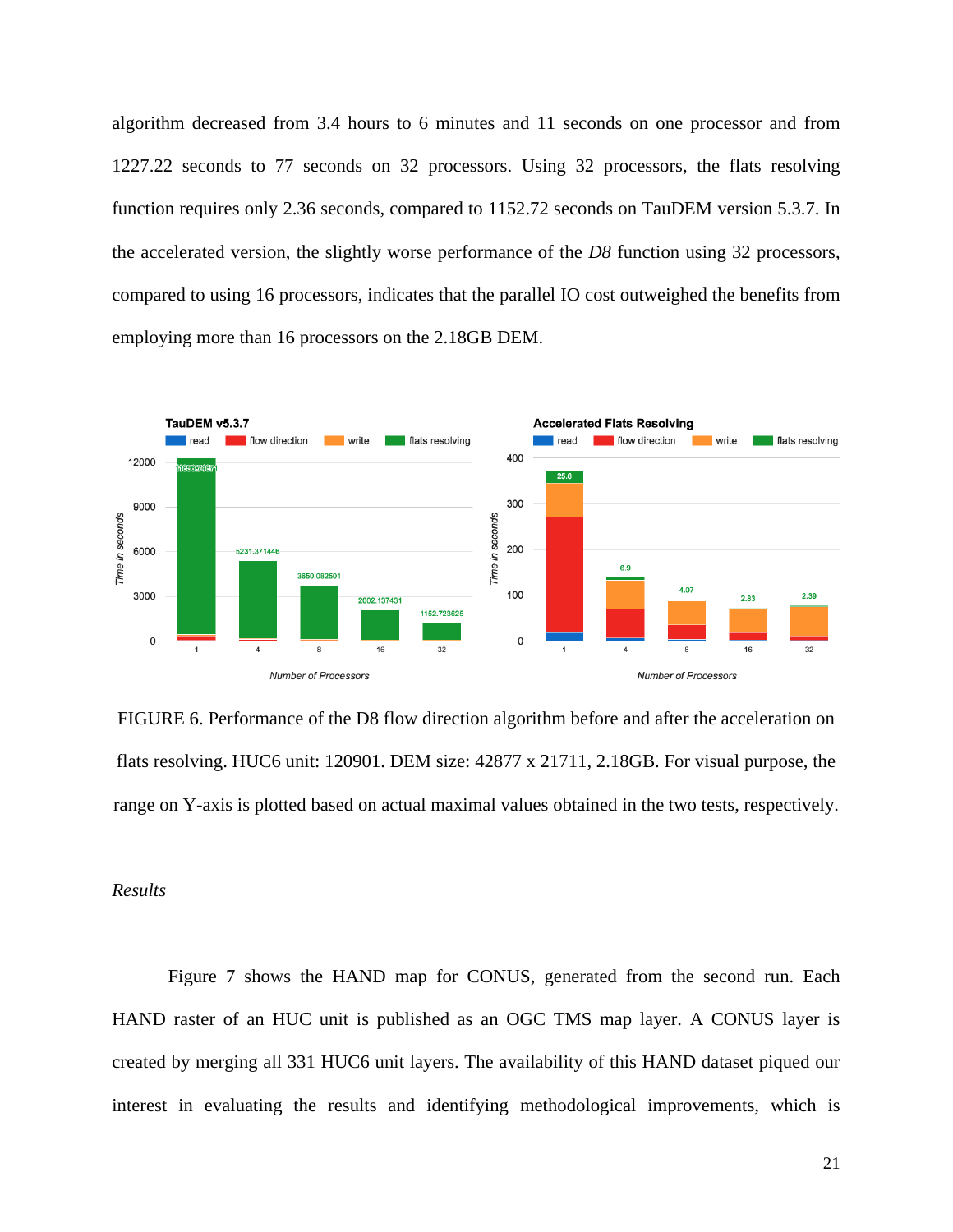elaborated in our companion paper (Zheng *et al.*, 2017). The hydrologic and hydraulic comparison of HAND and other flood inundation mapping approaches can be found in Maidment *et al.* (2016c) and our companion paper Zheng *et al.* (2017).



FIGURE 7. Hydrologic terrain of CONUS using the 1/3rd arc-second HAND with U.S. 5km boundary, created on 5/19/2016. Projection: Web Mercator (EPSG:3857). Coloring denotes HAND value in meters.

## HYDRAULIC PROPERTY TABLE AND INUNDATION MAPPING

Figure 8 shows the computation workflow of inundation mapping at CONUS scale. It has three major components. First, the hydraulic property table is calculated by a series of raster and vector computing that takes the HAND data, a pre-defined stage height list, and NHDPlus as input. This computation is decomposed at the HUC6 level into 331 computing jobs. The output tables for each unit are then merged as the CONUS-level table. Second, an inundation forecast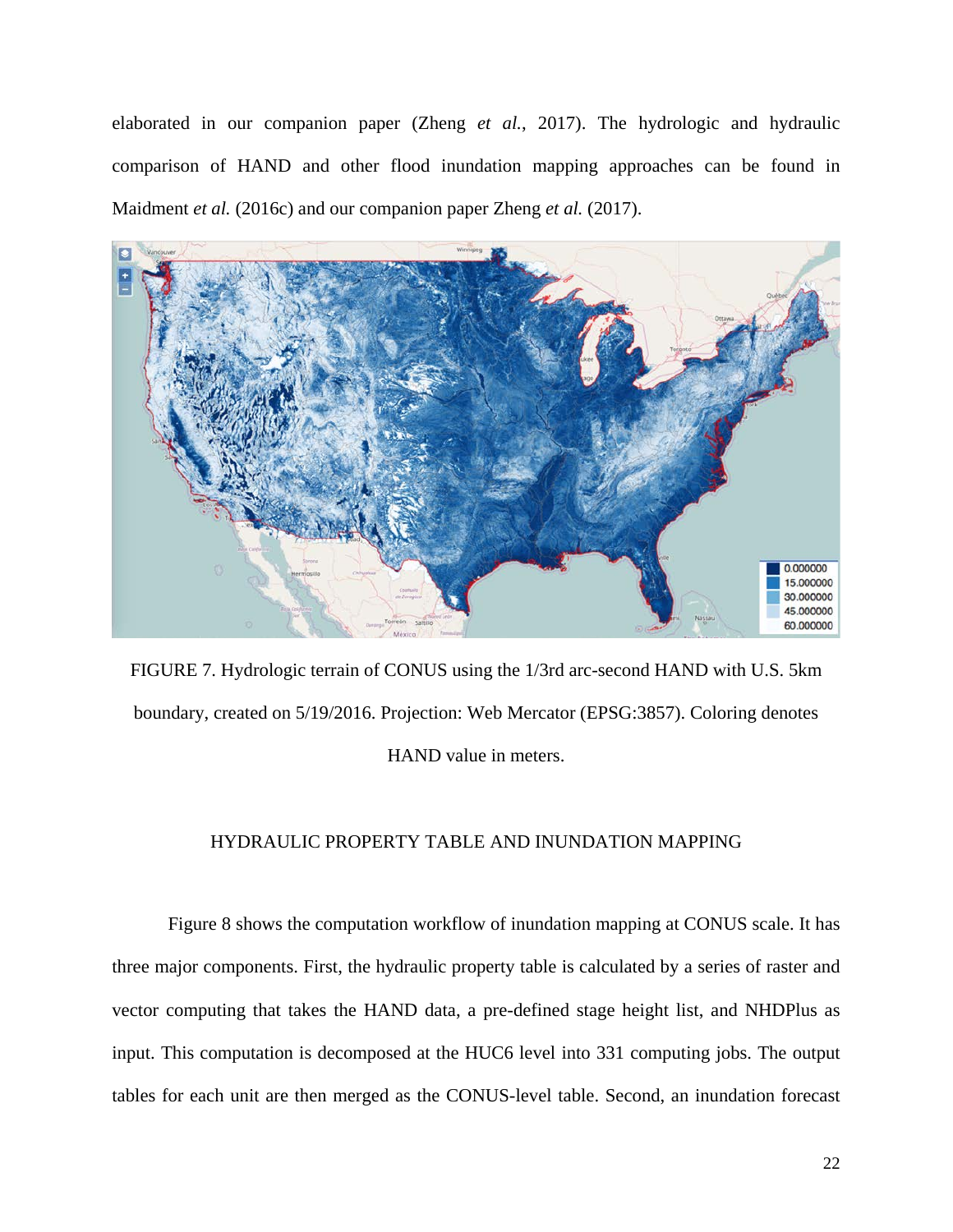table is computed for each NWM forecast time and stored as either CSV or NetCDF4 files. This table is computed at CONUS scale directly since it does not introduce significant computing cost. Third, the inundation mapping visualization process is invoked at the HUC6 level to generate map layers for each forecast table. A CONUS view of the inundation map is generated by merging HUC6-level map tiles.



FIGURE 8. Preliminary inundation mapping workflow in continental flood inundation

mapping (CFIM). MR, medium resolution.

*Computing the Hydraulic Property Table*

A list of hydraulic properties described in section "Data and Computational Challenges"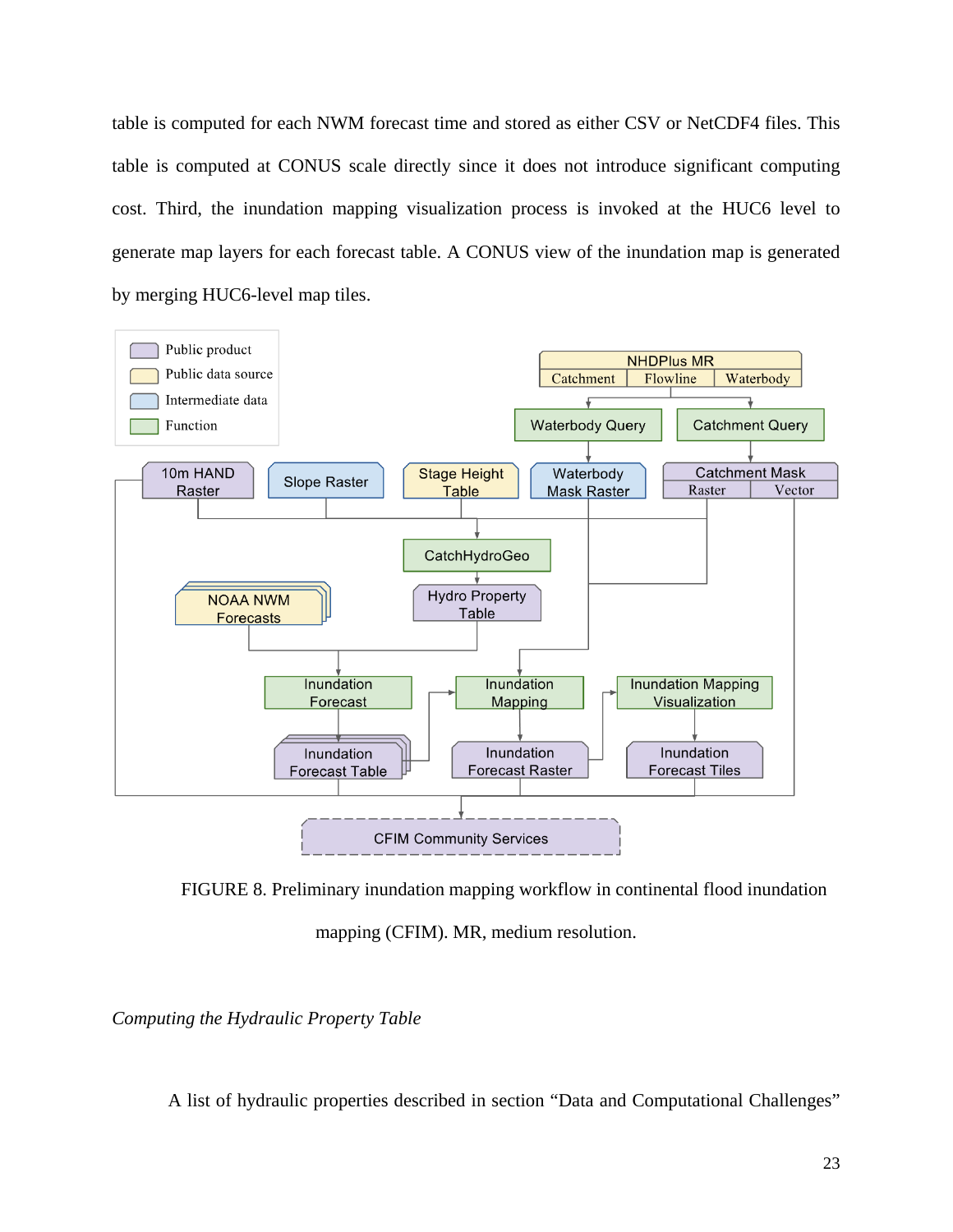can be computed for each catchment along with corresponding stage height from HAND and NHDPlus. In the current configuration, the stage height table includes 82 heights, increasing above zero at one-foot interval. The number of records in the hydraulic property table is thus (*number\_of\_river\_reaches* x *number\_of\_stages*).

A number of auxiliary attributes needed for the computation of these properties, such as catchment ID, river segment slope, and length, are available in the NHDPlus file geodatabase. In order to carry the catchment ID (COMID) information embedded in the vector format of NHDPlus into the raster computing of HAND, a catchment grid of the same spatial extent, projection, and resolution as HAND is generated first. Catchment polygons in an HUC6 unit is retrieved from the *Catchment* layer in NHDPlus and then rasterized. A high-performance raster processing function, *CatchHydroGeo*, is developed using the TauDEM parallel computing framework to derive hydraulic properties from HAND, the catchment grid, the stage height table, and the slope grid (one output of the TauDEM  $D\infty$  flow direction function), as shown in Figure 8. In this computational process, the query for the catchment polygon of COMIDs on the Flowline and Catchment layer, which have 2,691,344 and 2,647,454 records, respectively, is optimized to take only (*n* x *log(*2,691,344*)*) lookup operations to finish. As a result, computing the hydraulic property table for CONUS took about 2.5 hours on ROGER. The scientific evaluation of the computed river geometry and rating curve is done in Maidment *et al.* (2016c).

### *Computing for Real-time Inundation Forecast*

The availability of the hydraulic property table allows straightforward translation of water depth information from NOAA NWM streamflow forecast information. The NWM streamflow forecast of a river reach (station) is linearly interpolated to the water depth by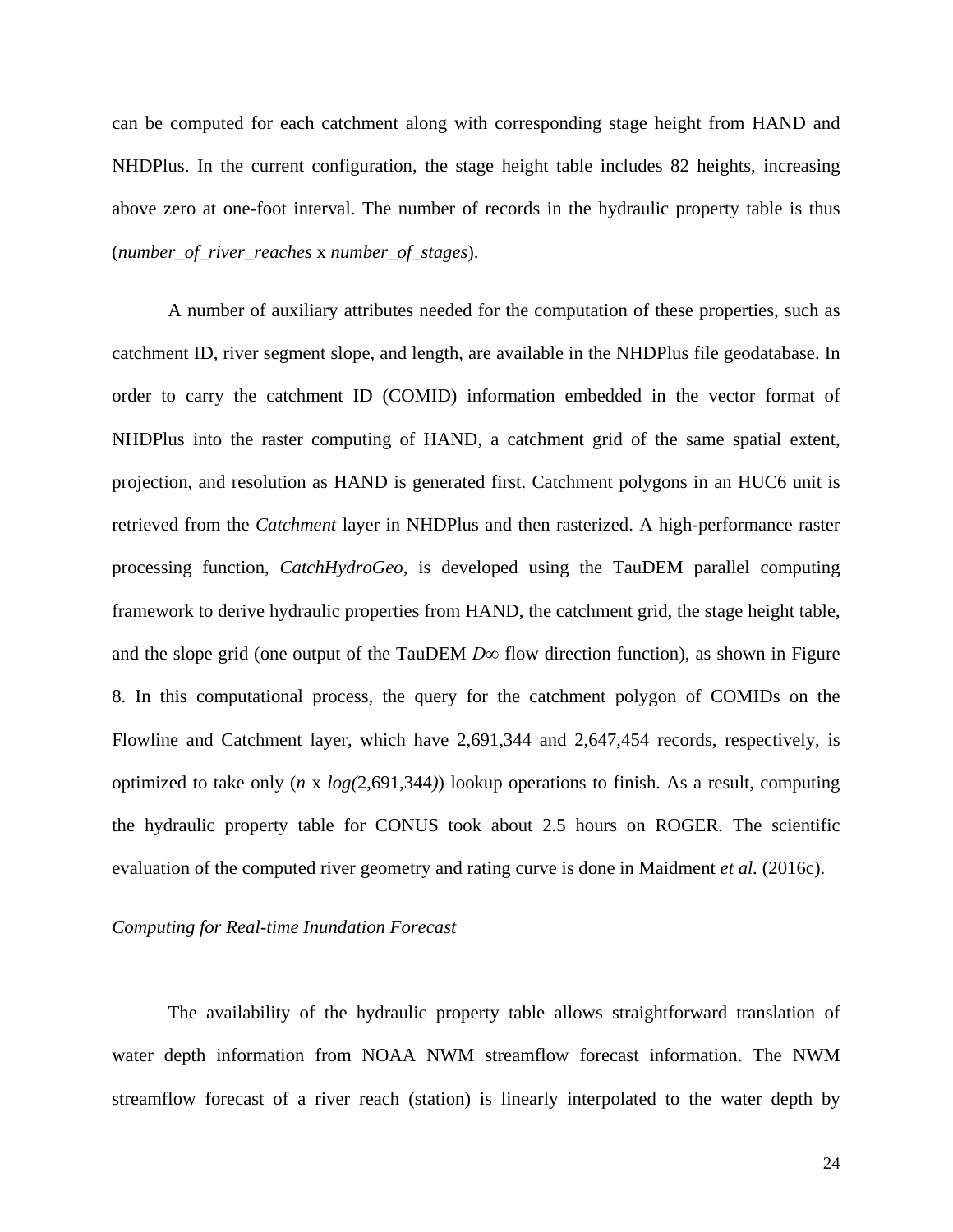looking up the hydraulic property table, which has the (*water depth* : *streamflow*) mapping for each stage height defined by the stage height table. In addition, other inundation criteria specific to certain communities, e.g., anomaly map for emergency management, can be incorporated in this process. The computation of the inundation forecast table queries two relational tables, i.e., the hydraulic property table and the NWM forecast, and does not involve geospatial processing.

The inundation forecast table can be used by hydrologists and others who understand the NHDPlus and NWM. For users who need to make decisions based on inundation mapping visualization, near real-time inundation mapping visualization is needed. This can be done in two ways: static or dynamic mapping. We experimented a static mapping solution, shown in Figure 8. First, an inundation map raster is generated by comparing the HAND value of a grid cell and the forecast water depth, using the catchment grid in order to identify the relevant cell. If a cell's forecast water depth is larger than the HAND value, it is marked as inundated. A masking option is available to show or hide cells covered by the masking layer. For example, all of the water body areas are masked because the CFIM model is not suitable for inundation analysis on water body objects. The inundation map is generated at the HUC6 level so that all the units can be computed in parallel. Second, the visualization function takes the GeoTIFF file of a unit's inundation map and a coloring scheme and generates a tile pyramid that covers multiple zoom levels. The tiles are published as OGC TMS map layers for visualization. Aggregating HUC6 level tiles into a single CONUS map layer is straightforward using image overlay techniques.

We conducted a CONUS scale experiment on the entire inundation forecast process on 15 computing nodes of ROGER HPC. In the experiment, the short-range NWM forecast at forecast initialization time 12:00:00am, March 23, 2017 UTC was used. Table 2 shows the time distribution of each step. The first three steps needed to generate the inundation forecast maps

25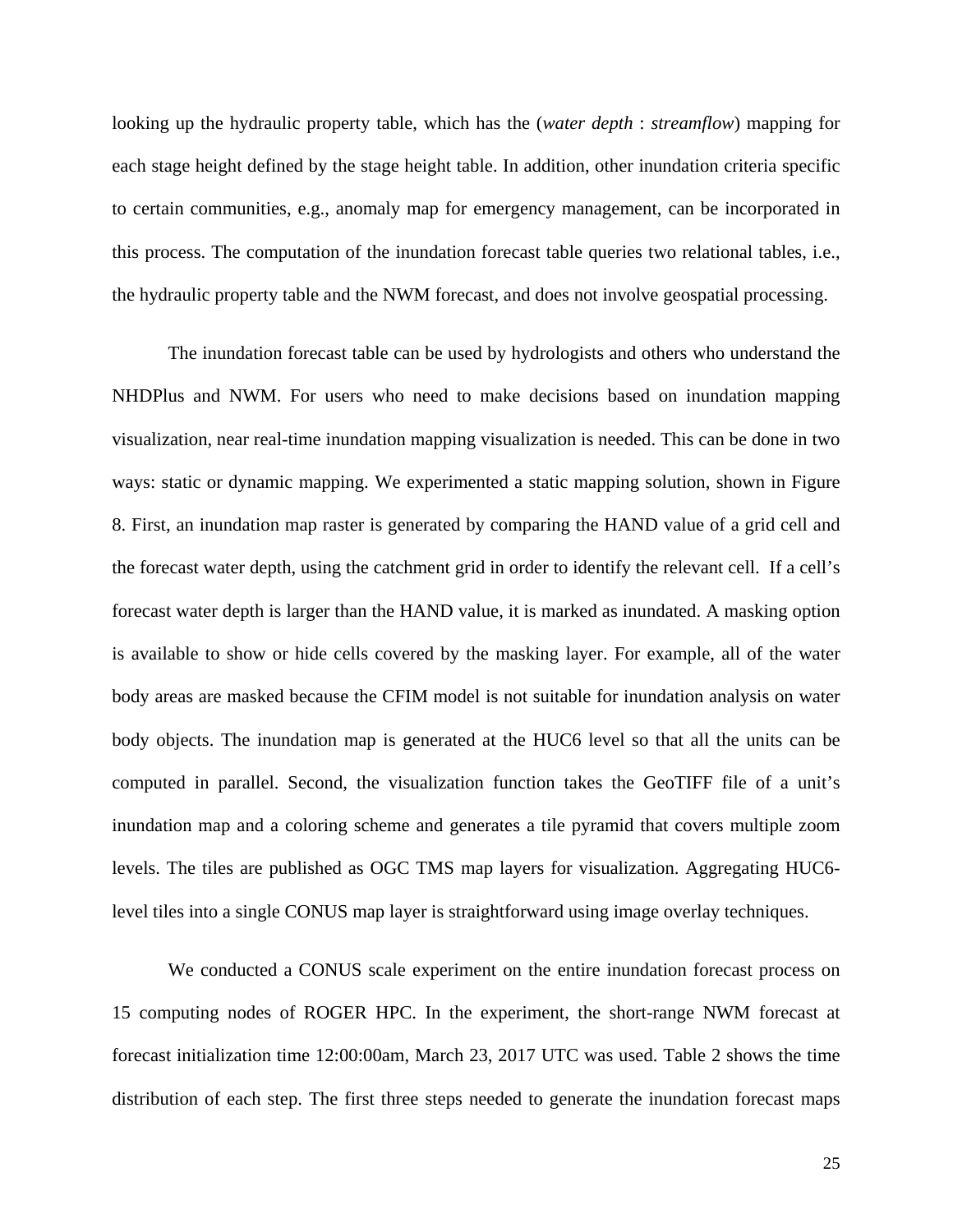took 44 minutes 31 seconds on 15 computing nodes, which means using 15 or more computing nodes to generate inundation maps is sufficient to match the hourly pace of the short-range NWM forecast data streaming. The TMS-based visualization computation, however, required almost 12 hours to generate the CONUS view because of large amount of IO cost on tile creation.

|      | <b>NWM</b> Download | <b>Forecast Table</b> | Forecast Map     | HUC6 TMS            | <b>CONUS TMS</b>    |
|------|---------------------|-----------------------|------------------|---------------------|---------------------|
| Time | 49                  | 603                   | 1779             | 27,845              | 13,892              |
| Data | 780MB unzipped      | 889MB                 | 223GB            | 45GB                | 35GB                |
| size | $(52MB \times 15)$  | $(60MB \times 15)$    | $(4901$ maps for | $(4,140,833$ tiles; | $(2,405,624$ tiles; |
|      | forecasts)          | forecasts)            | 331 HUC6 units)  | 8 zoom levels)      | 8 zoom levels)      |

TABLE 2. Execution time of the inundation map generation process, in seconds.

The drawback of the static mapping approach in the TMS visualization step can be resolved through a dynamic mapping process which queries HAND and a few auxiliary rasters, the hydraulic property table, and the inundation forecast table directly, and renders the inundation map on the fly. The dynamic mapping process is still being developed using Esri's mosaic dataset and raster function techniques. Upon completion, the inundation mapping step can be completed in 11 minutes because no inundation raster maps or visualization tiles are needed.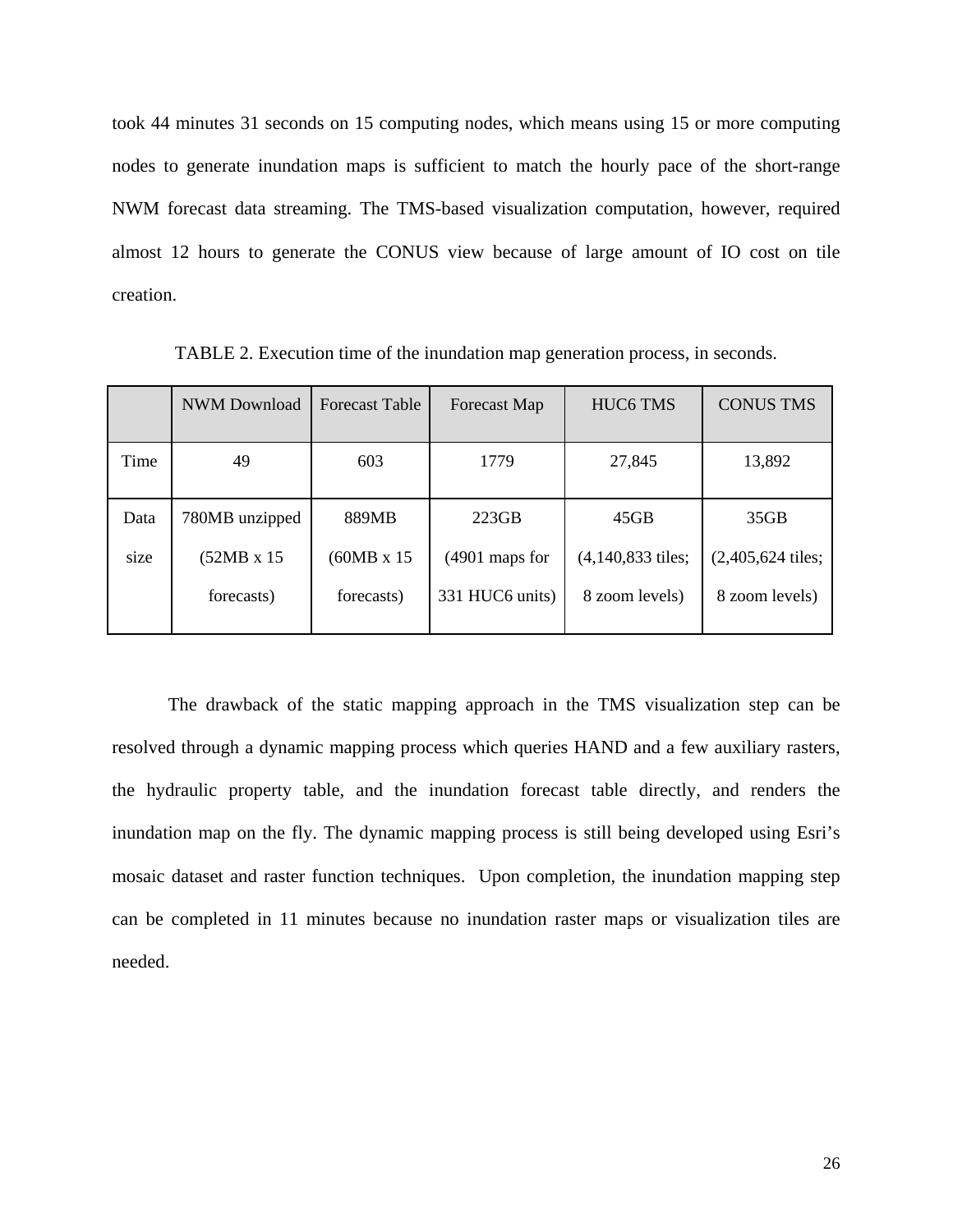#### DISCUSSION AND CONCLUSION

The HAND workflow is scalable to higher resolution DEM and NHDPlus. A preliminary scalability study using LiDAR-derived 3m DEM and NHDPlus HR is conducted at each step of the HAND workflow, shown in Figure 9. Four scenarios by combining two resolutions of DEM (i.e., 3m and 10m) with two resolutions of NHDPlus (i.e., MR and HR) are studied, shown as the columns in Figure 9. Results show that DEM resolution is the main determinant to the execution time of HAND, shown by the 3m columns (5.4GB, 80160 x 48058 cells) and the 10m columns (595MB, 26730 x 16025 cells). The most expensive functions in 3m DEM computation are the sequential DEM clipping and post-processing (i.e., removing the 10-kilometer buffer when creating HAND) by GDAL. In contrast, TauDEM performance scales well in proportion to DEM size. The major impact of using NHDPlus high-resolution dataset is on the performance of flowline retrieval because the join function operates on 30 million vectors, instead of 2.7 million in the medium resolution dataset.

While this paper focuses on the computational aspects of CFIM evaluation, a comprehensive scientific evaluation of HAND, river geometry, and inundation mapping results has been conducted at the 2016 Summer Institute of the Consortium of Universities for the Advancement of Hydrologic Science, Inc. and the National Water Center (Maidment *et al.*, 2016c). Assumptions made for the CFIM methodology can be found in our companion paper (Zheng *et al.*, 2017).

We successfully demonstrated the computational feasibility of continental-scale flood inundation mapping with the cyberGIS framework. The computation of HAND for the relevant 331 HUC6 units on CONUS achieved a turnaround time of 1.5 days on the ROGER

27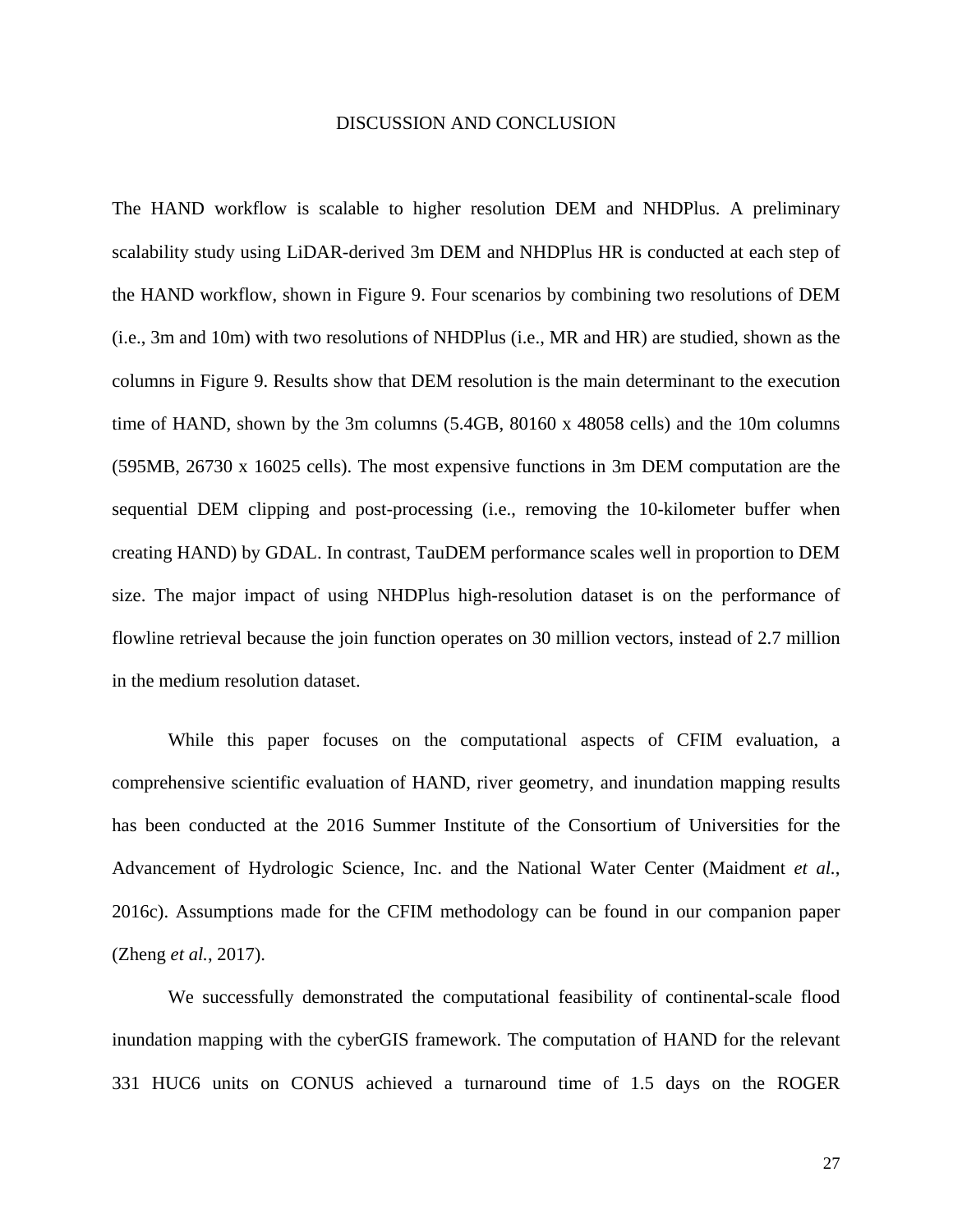supercomputer. An additional 2.5 hours was taken to compute the hydraulic property table and store it in NetCDF4 format. The inundation forecast process took 45 minutes for producing 15 hourly inundation tables and maps (excluding the TMS tile pyramiding step) on a short-range NOAA NWM forecast initialization time stamp for CONUS coverage.



FIGURE 9. HAND scalability to 3DEP DEM and NHDPlus resolution. Study watershed: HUC6 unit 120402, Galveston Bay-Sabine Lake. DEM resolutions: 1/9th arc-second (3 m) and 1/3rd arc-second (10 m). NHDPlus resolutions: 1:100,000 (mr) and 1:24,000 (hr). Six computing nodes (120 processors) on Resourcing Open Geospatial Education and Research were used in each case. WBD, water boundary dataset.

All of the CFIM data and visualization layers are published online (NFIE CFIM data repository. Accessed January 01, 2018, [https://web.corral.tacc.utexas.edu/nfiedata/HAND/\)](https://web.corral.tacc.utexas.edu/nfiedata/HAND/) to engage further community evaluation. The availability of HAND at  $1/3<sup>rd</sup>$  arc-second resolution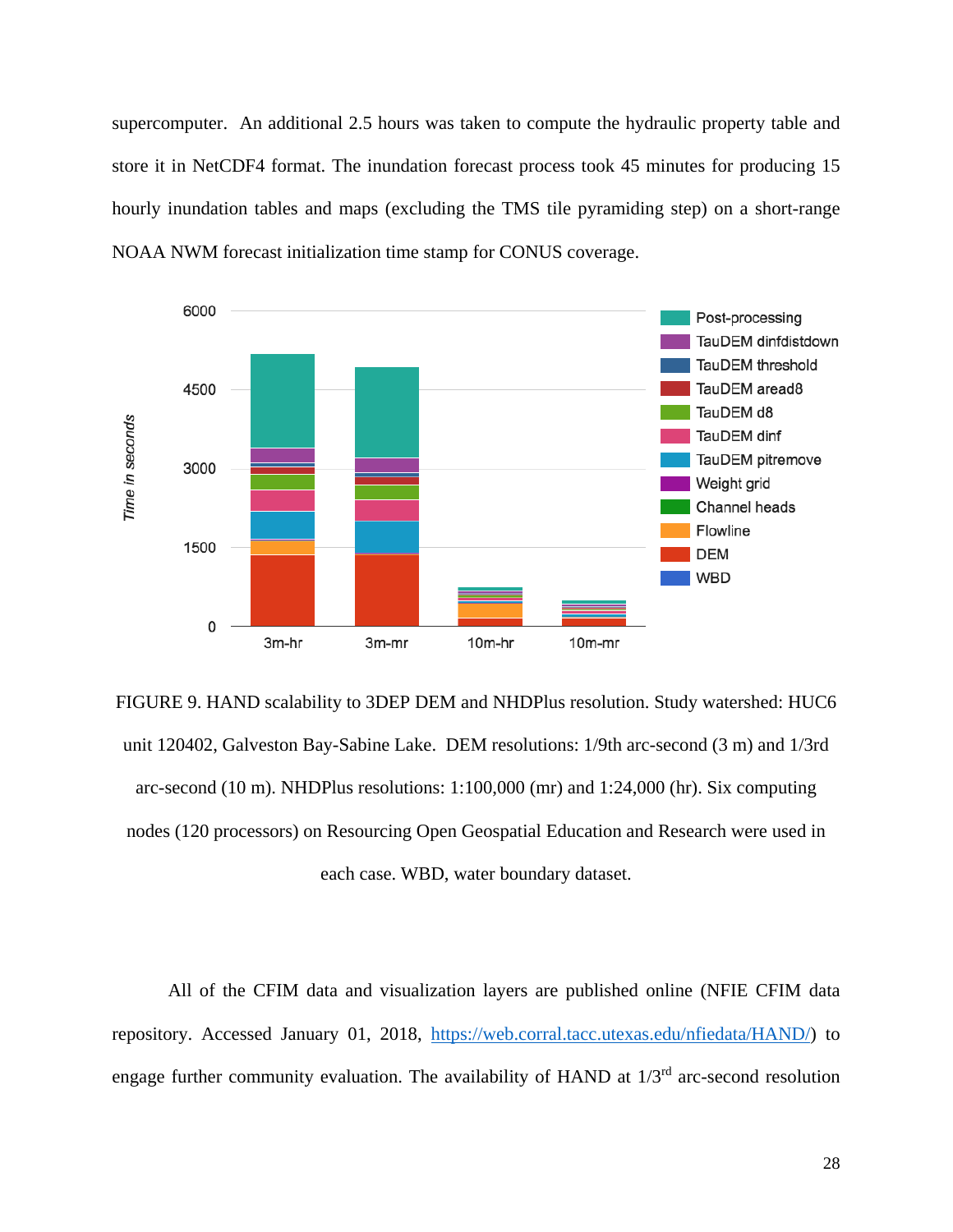and CONUS scale has auspicious, broad, and significant research implications, enabling pertinent research communities to conduct large-scale flood inundation mapping research by pertinent research communities. The CFIM collaboration resulted in significant scalability and performance improvement of cyberGIS and TauDEM software. The CFIM computational model is based on open source geospatial and hydrologic software that is able to harness massive computing power for enabling the computation of the CFIM workflow. The computation on ROGER seamlessly exploits its HPC and cloud components for workflow methodology development and CFIM workflow computation, visualization, and validation. We will continue to improve the usability of the CFIM computational framework to couple related hydrologic modeling processes for producing flood inundation forecasts at high spatial and temporal resolutions. We will build an interactive methodology building and validation environment online using CyberGIS Jupyter (Yin *et al.*, 2017) to further accelerate CFIM research, data and software integration, and computation.

### ACKNOWLEDGEMENTS

This work is part of the ECSS project (award number ENG140009) of XSEDE that is supported by NSF under grant number 1053575. This research is supported in part by USGS under grant number G14AC00244 and NSF under grant numbers 1047916 and 1343785. The work used the ROGER supercomputer, which is supported by NSF under grant number: 1429699. The authors acknowledge the Texas Advanced Computing Center (TACC) at The University of Texas at Austin for providing HPC and storage resources that have contributed to the research results reported within this paper. HydroShare is being developed under NSF grants ACI 1148453 and 1148090. TauDEM was enhanced to support parallel computing and integrate with GDAL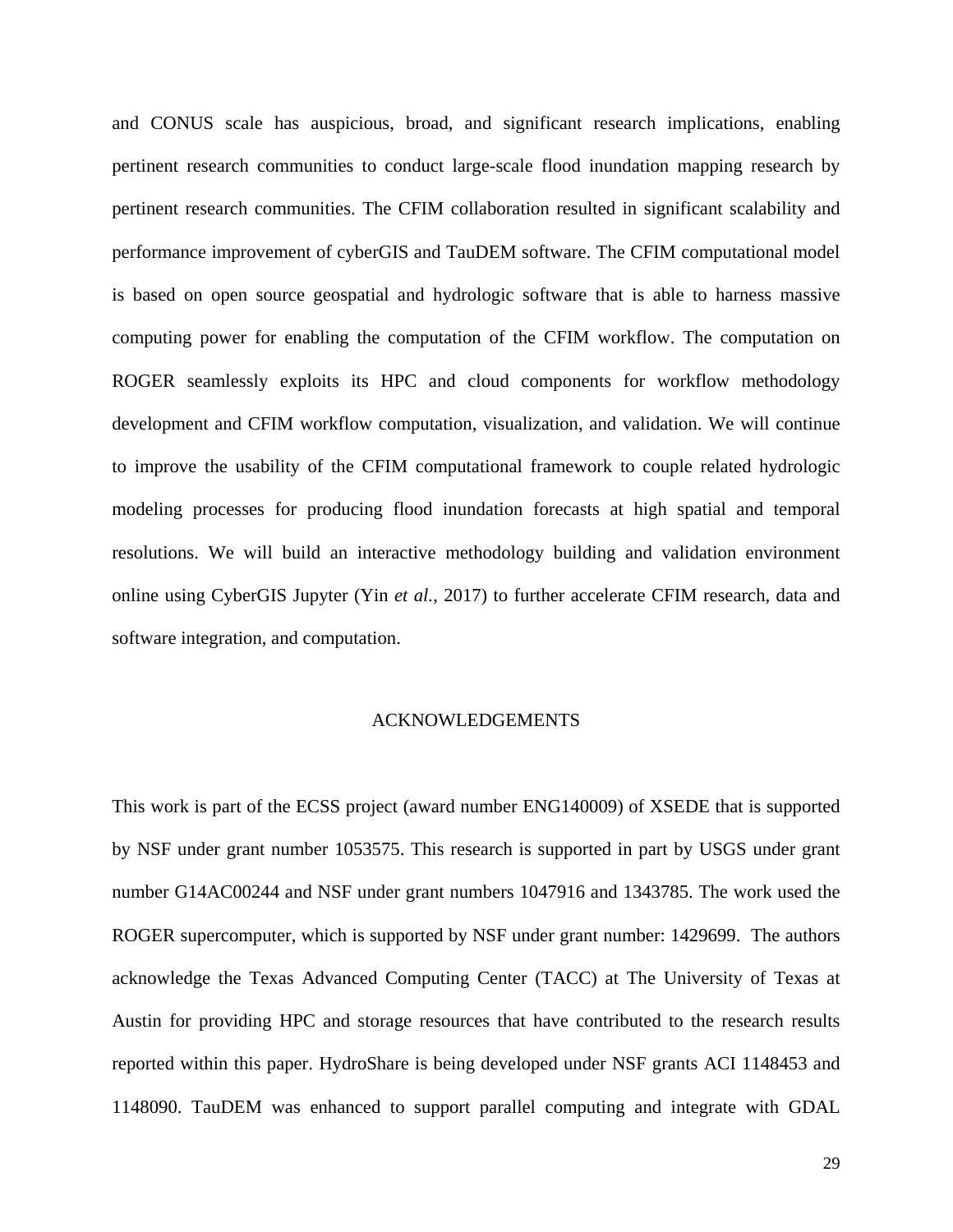libraries with support from the US Army Corps of Engineers contract numbers W912HZ-11-P-0338 and W91238-15-P-0033 and XSEDE ECSS allocation EAR130008. The authors are grateful for the insightful discussions with Steve Kopp and Dean Djokic at Esri, and Larry Stanislawski at USGS. The authors would like to thank Dandong Yin at the University of Illinois at Urbana-Champaign for developing the HAND Jupyter notebook.

# LITERATURE CITED

- Bockelman, B., T. Cartwright, J. Frey, E. M Fajardo, B. Lin, M. Selmeci, T. Tannenbaum, and M. Zvada, 2015. Commissioning the HTCondor-CE for the Open Science Grid. *Journal of Physics: Conference Series* (664).
- David, C.H., D.R. Maidment, G.-Y. Niu, Z.-L. Yang, F. Habets, and V. Eijkhout, 2011. River Network Routing on the NHDPlus Dataset. *Journal of Hydrometeorology* 12(5):913-934.
- David, Cédric H., Zong-Liang Yang, Seungbum Hong, 2013, Regional-scale river flow modeling using off-the-shelf runoff products, thousands of mapped rivers and hundreds of stream flow gauges. *Environmental Modelling & Software* 42: 116-132. DOI: 10.1016/j.envsoft.2012.12.011.
- Fan, Y., Y. Liu, S. Wang, D. Tarboton, A. Yildirim, and N. Wilkins-Diehr, 2014. Accelerating TauDEM as a Scalable Hydrological Terrain Analysis Service on XSEDE. In: *Proceedings of the 2014 Annual Conference on Extreme Science and Engineering Discovery Environment*, Atlanta, GA, USA, July 13-18. ACM, New York. DOI: 10.1145/2616498.2616510
- Hodges, B., 2013. Challenges in Continental River Dynamics. *Environmental Modelling and Software* 50:16-20. DOI: 10.1016/j.envsoft.2013.08.010
- Horsburgh, Jeffery S., Mohamed M. Morsy, Anthony M. Castronova, Jonathan L. Goodall, Tian Gan, Hong Yi, Michael J. Stealey, and David G. Tarboton, 2016. HydroShare: Sharing Diverse Environmental Data Types and Models as Social Objects with Application to the Hydrology Domain. *Journal of the American Water Resources Association (JAWRA)* 52(4):873–889. DOI: 10.1111/1752-1688.12363
- Hu, H., X. Hong, J. Terstriep, Y. Liu, M. Finn, J. Rush, J. Wendel, and S. Wang. 2016, TopoLens: Building A CyberGIS Community Data Service for Enhancing the Usability of High-resolution National Topographic Datasets. In: *Proceedings of the 2016 Annual Conference on Extreme Science and Engineering Discovery Environment (XSEDE'16)*. Miami, Florida. July 17-21. ACM, New York, pp. 39:1--39:8. DOI: 10.1145/2949550.2949652
- Lawrence, Katherine A., Michael Zentner, Nancy Wilkins-Diehr, Julie A. Wernert, Marlon Pierce, Suresh Marru, Scott Michael, 2015. Science gateways today and tomorrow: positive perspectives of nearly 5000 members of the research community. *Concurrency and Computation: Practice and Experience* 27: 4252–4268. DOI: 10.1002/cpe.3526
- Maidment, David R., 2016a. Conceptual Framework for the National Flood Interoperability Experiment. *Journal of the American Water Resources Association (JAWRA)* 53(2): 245-257. DOI: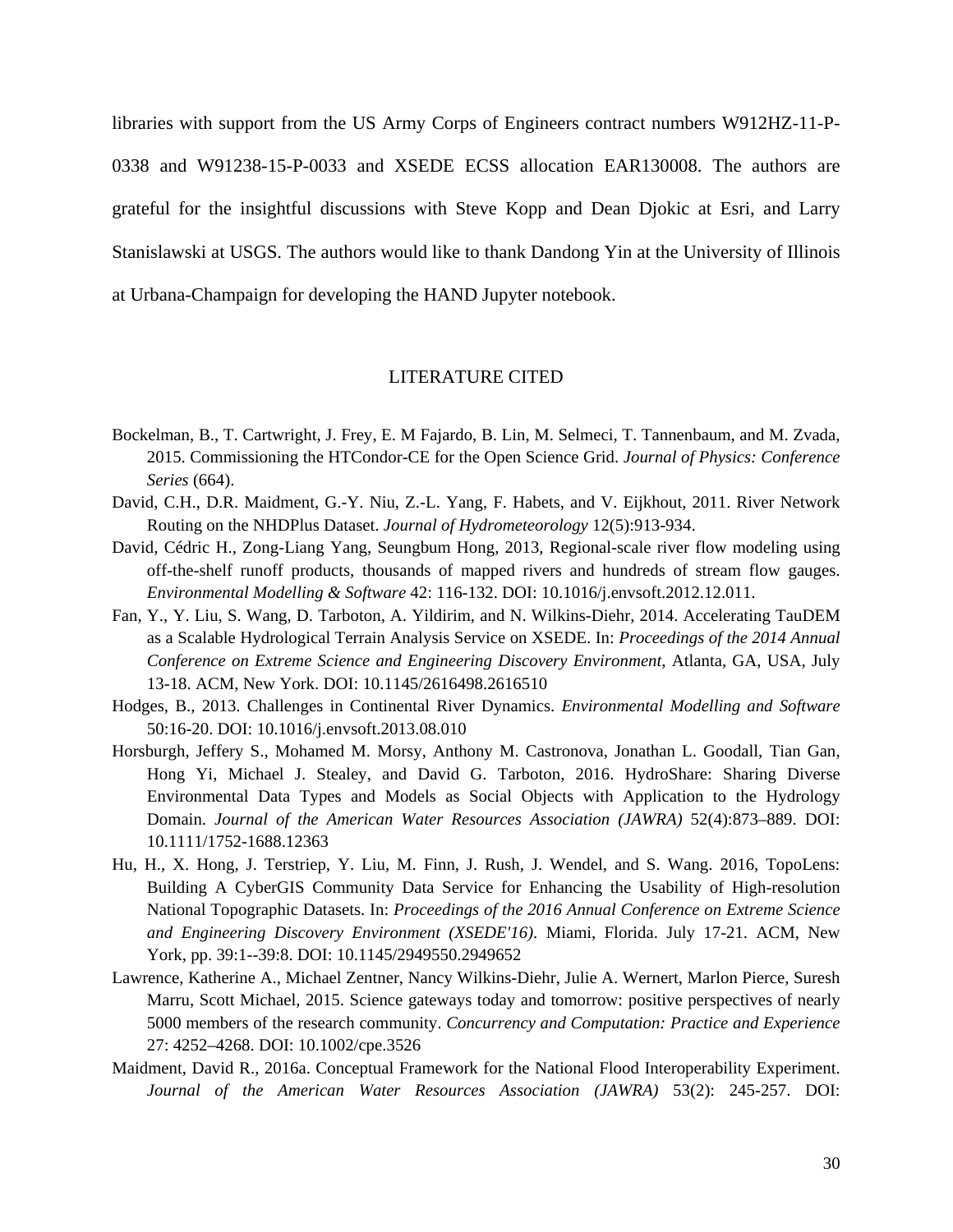10.1111/1752-1688.12474

- Maidment, David R., 2016b. Open Water Data in Space and Time. *Journal of the American Water Resources Association (JAWRA)* 52(4):816–824. DOI: 10.1111/1752-1688.12436
- Maidment, David R., Adnan Rajib, Peirong Lin, Edward P. Clark, 2016c. National Water Center Innovators Program Summer Institute Report 2016. Consortium of Universities for the Advancement of Hydrologic Science, Inc. and the National Water Center. https://www.cuahsi.org/uploads/library/cuahsi\_tr13\_8.20.16.pdf
- Nobre, A. D., L. A. Cuartas, M. Hodnett, C. D. Rennó, G. Rodrigues, A. Silveira, M. Waterloo and S. Saleska, 2011. Height Above the Nearest Drainage – a hydrologically relevant new terrain model. *Journal of Hydrology* 404(1–2): 13-29. DOI: 10.1016/j.jhydrol.2011.03.051
- Nobre, Antonio Donato, Luz Adriana Cuartas, Marcos Rodrigo Momo, Dirceu Luís Severo, Adilson Pinheiro, and Carlos Afonso Nobre. 2016. HAND contour: a new proxy predictor of inundation extent. *Hydrological Process*es 30: 320–333. DOI: 10.1002/hyp.10581
- Qiu, Judy, Jaliya Ekanayake, Thilina Gunarathne, Jong Youl Choi, Seung-HeeBae, Hui Li, Bingjing Zhang, Tak-Lon Wu, Yang Ruan, Saliya Ekanayake, Adam Hughes, and Geoffrey Fox. 2010. Hybrid cloud and cluster computing paradigms for life science applications. *BMC Bioinformatics* 11(12):S3.
- Rennó, Camilo Daleles, Antonio Donato Nobre, Luz Adriana Cuartas, João Vianei Soares, Martin G. Hodnett, Javier Tomasella, and Maarten J. Waterloo. 2008. HAND, a new terrain descriptor using SRTM-DEM: Mapping terra-firme rainforest environments in Amazonia. *Remote Sensing of Environment* 112(9) 3469-3481. DOI: 10.1016/j.rse.2008.03.018
- Rodda, Harvey J. E. 2005. The Development and Application of a Flood Risk Model for the Czech Republic. *Natural Hazards* 36(1): 207-220. DOI: 10.1007/s11069-004-4549-4
- Snow, Alan D., Scott D. Christensen, Nathan R. Swain, E. James Nelson, Daniel P. Ames, Norman L. Jones, Deng Ding, Nawajish S. Noman, Cedric H. David, Florian Pappenberger, and Ervin Zsoter, 2016. A High-Resolution National-Scale Hydrologic Forecast System from a Global Ensemble Land Surface Model. *Journal of the American Water Resources Association (JAWRA)* 52(4): 950-964, DOI: 10.1111/1752-1688.12434
- Survila, K., A.A. Yildirim, T. Li, Y. Liu, D.G. Tarboton, and S. Wang, 2016. A Scalable Highperformance Topographic Flow Direction Algorithm for Hydrological Information Analysis. In: *Proceedings of the 2016 Annual Conference on Extreme Science and Engineering Discovery Environment (XSEDE'16)*. Miami, Florida. July 17-21. ACM, New York, pp. 11:1--11:7. DOI: 10.1145/2949550.2949571
- Swain, Nathan R., K. Latu, Scott D. Christensen, Norman L. Jones, E. James Nelson, Daniel P. Ames, Gustavious P. Williams, 2015. A Review of Open Source Software Solutions for Developing Water Resources Web Applications. *Environmental Modeling & Software* 67: 108-117.
- Swain, N. R., S. D. Christensen, A. D. Snow, H. Dolder, G. Espinoza-Dávalos, E. Goharian, N. L. Jones, E. J. Nelson, D. P. Ames and S. J. Burian, 2016. A new open source platform for lowering the barrier for environmental web app development. *Environmental Modelling & Software* 85: 11-26.
- Tarboton, D.G., 1997. A new method for the determination of flow directions and upslope areas in grid digital elevation models. *Water resources research* 33(2): 309-319. DOI: 10.1029/96WR03137
- Tarboton, D.G. and M.E. Baker, 2008. Towards an algebra for terrain-based flow analysis. In: *Representing, modeling and visualizing the natural environment: innovations in GIS* 12, NJ Mount, GL Harvey, P. Aplin and G. Priestnall (Editors). CRC Press, Florida. pp: 167-194. DOI: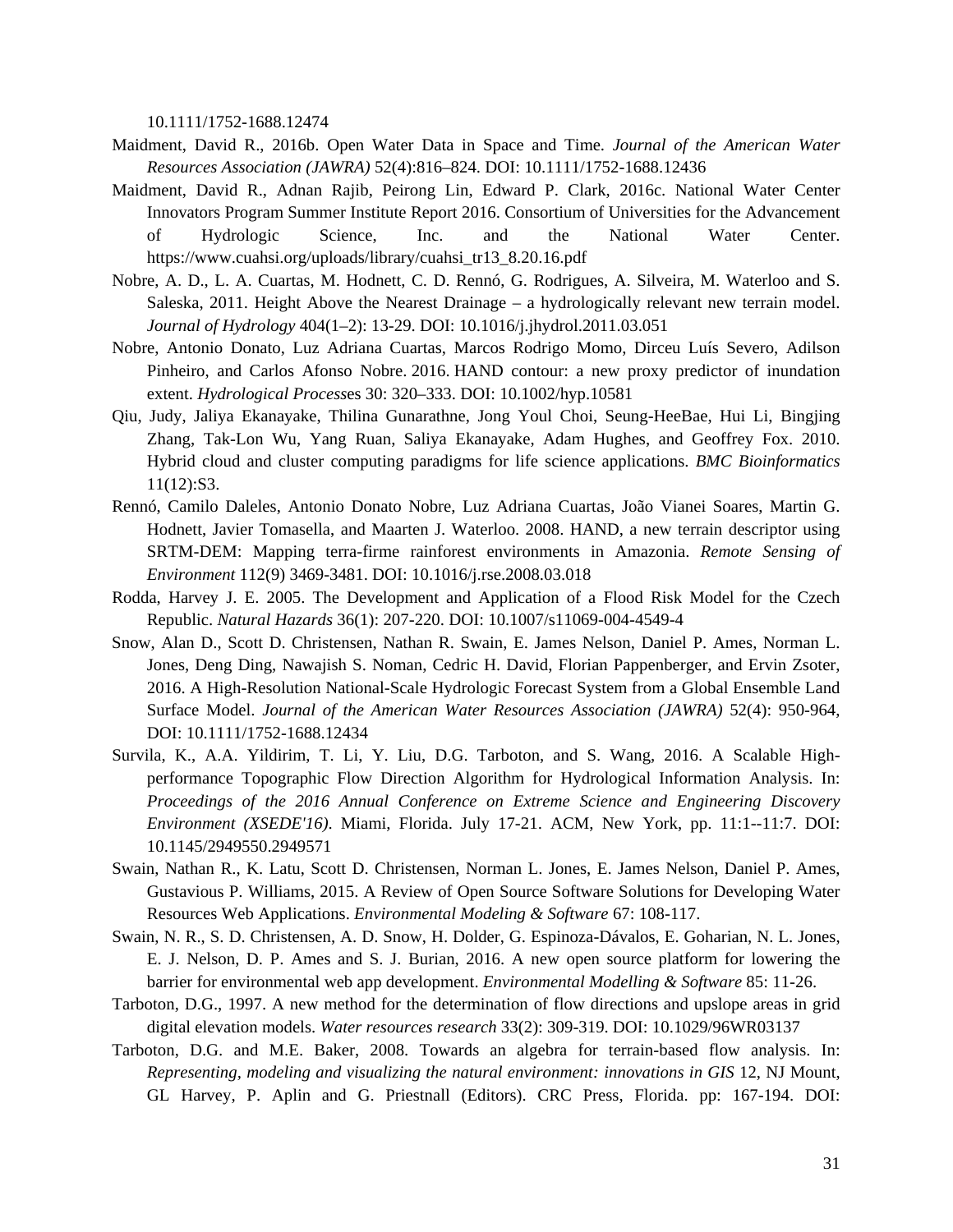10.1201/9781420055504.ch12

- Tarboton, D. G., K. A. T. Schreuders, D. W. Watson, and M. E. Baker, 2009. Generalized terrain-based flow analysis of digital elevation models. In: *18th World IMACS Congress and MODSIM09 International Congress on Modelling and Simulation*, July 2009. R. S. Anderssen, R. D. Braddock and L. T. H. Newham (Editors). Modelling and Simulation Society of Australia and New Zealand and International Association for Mathematics and Computers in Simulation, pp. 2000-2006. URL: http://www.mssanz.org.au/modsim09/F4/tarboton\_F4.pdf
- Tarboton, D. G., R. Idaszak, J. S. Horsburgh, J. Heard, D. Ames, J. L. Goodall, L. Band, V. Merwade, A. Couch, J. Arrigo, R. Hooper, D. Valentine and D. Maidment, 2014. HydroShare: Advancing Collaboration through Hydrologic Data and Model Sharing. In: *Proceedings of the 7th International Congress on Environmental Modelling and Software,* San Diego, California, USA. D. P. Ames, N. W. T. Quinn and A. E. Rizzoli (Editors). International Environmental Modelling and Software Society (iEMSs), ISBN-13: 978-88-9035-744-2
- Tavakoly, Ahmad A., Alan D. Snow, Cédric H. David, Michael L. Follum, David R. Maidment, Zong-Liang Yang, 2017. Continental Scale River Flow Modeling of the Mississippi River Basin Using High-Resolution NHDPlus Dataset. *Journal of the American Water Resources Association* 53(2):258–279. DOI: 10.1111/1752-1688.12456
- Tesfa, Teklu K., David G. Tarboton, Daniel W. Watson, Kimberly A.T. Schreuders, Matthew E. Baker, and Robert M. Wallace, 2011. Extraction of hydrological proximity measures from DEMs using parallel processing, *Environmental Modelling & Software* 26(12): 1696-1709. DOI: 10.1016/j.envsoft.2011.07.018.
- Towns, John, Timothy Cockerill, Maytal Dahan, Ian Foster, Kelly Gaither, Andrew Grimshaw, Victor Hazlewood, Scott Lathrop, Dave Lifka, Gregory D. Peterson, Ralph Roskies, J. Ray Scott, and Nancy Wilkins-Diehr, 2014. XSEDE: Accelerating Scientific Discovery. *Computing in Science & Engineering* 16(5): 62-74. DOI:10.1109/MCSE.2014.80
- Wang, Shaowen, and Marc P. Armstrong, 2009. A Theoretical Approach to the Use of Cyberinfrastructure in Geographical Analysis. *International Journal of Geographical Information Science*, 23 (2): 169-193.
- Wang, Shaowen, 2010. A CyberGIS Framework for the Synthesis of Cyberinfrastructure, GIS, and Spatial Analysis. *Annals of the Association of American Geographers* 100(3): 535-557
- Wang, Shaowen, Luc Anselin, Budhendra Bhaduri, Christopher Crosby, Michael F. Goodchild, Yan Liu, and Timothy L. Nyerges, 2013. CyberGIS Software: A Synthetic Review and Integration Roadmap. *International Journal of Geographical Information Science* 27(11): 2122-2145
- Wang, Shaowen, 2017. CyberGIS. In: *The International Encyclopedia of Geography*, Douglas Richardson, Noel Castree, Michael F. Goodchild, Audrey Kobayashi, Weidong Liu, and Richard A. Marston (Editors). John Wiley & Sons, Ltd. DOI: 10.1002/9781118786352.wbieg0931
- Wilkins-Diehr, N., S. Sanielevici, J. Alameda, J. Cazes, L. Crosby, M. Pierce, and R. Roskies, 2015. An Overview of the XSEDE Extended Collaborative Support Program. In: *High Performance Computer Applications 6th International Conference, ISUM 2015*. Mexico City, Mexico, March 9-13. Gitler, Isidoro, Klapp, Jaime (Eds.) Springer International Publishing. ISBN-13: 978-3-319-32243-8, pp: 3- 13. DOI: 10.1007/978-3-319-32243-8
- Yildirim, A.A., D.G. Tarboton, Y. Liu, N.S. Sazib, S. Wang, 2016. Accelerating TauDEM for Extracting Hydrology Information from National-Scale High Resolution Topographic Dataset. In: *Proceedings of the 2016 Annual Conference on Extreme Science and Engineering Discovery Environment*